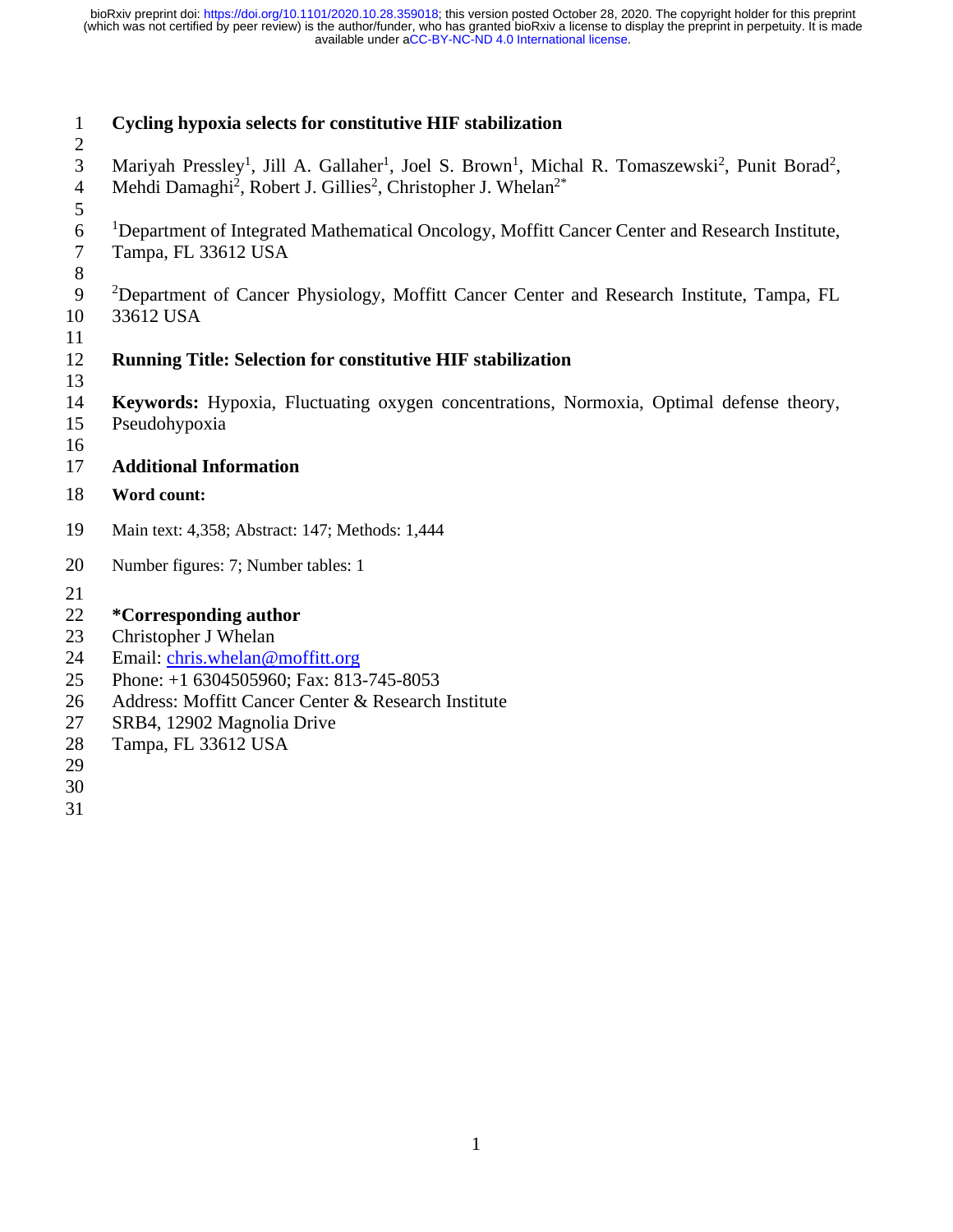## **Abstract**

 Tumors experience temporal and spatial fluctuations in oxygenation. Hypoxia inducible 34 transcription factors (HIF- $\alpha$ ) in tumor cells are stabilized in response to low levels of oxygen 35 and induce angiogenesis to re-supply oxygen. HIF- $\alpha$  stabilization is typically facultative, induced by hypoxia and reduced by normoxia. In some cancers, however, HIF-α stabilization becomes constitutive even under normoxia, a condition known as *pseudohypoxia*. Herein, we develop a mathematical model that predicts the effects of fluctuating levels of oxygen 39 availability on stabilization of HIF- $\alpha$  and its client proteins based on fitness. The model shows that facultative regulation of HIF-α always promotes greater cell fitness than constitutive regulation. However, cell fitness is nearly identical regardless of HIF-α regulation strategy when there are rapid periodic fluctuations in oxygenation. Furthermore, the model predicts that 43 stochastic changes in oxygenation favor facultative HIF- $\alpha$  regulation. We conclude that rapid and regular cycling of oxygenation levels selects for pseudohypoxia.

### 

## **Introduction**

 Phenotypic plasticity, the production of alternative phenotypes in response to variable 49 environments, is ubiquitous in nature<sup>1</sup>. Phenotypic plasticity confers flexibility that allows an organism to survive in the face of often unpredictable and rapid changes in its environment. Many organisms, from microbes to humans, vary gene expression facultatively. In this way phenotypic 52 expression matches demand<sup>2,3</sup>. In contrast, when environments are constant, or are predictably variable, an intermediate and constitutive level of expression may be favored over facultative  $expression<sup>4,5</sup>$ .

 Inducible or facultative defenses, such as defensive chemicals in plants, and spines and projections in zooplankton such as rotifers and cladocerans, include remarkably diverse and well- studied examples of phenotypically plastic responses to biotic and abiotic threats or stressors. Biotic threats include herbivores, predators, pathogens and parasites. An important abiotic threat is hypoxia, a reduction in oxygen availability. Hypoxia may be either acute, intermittent, or chronic, and it may be experienced at the organismal, tissue, or cellular levels. Cells respond to hypoxia via stabilization of the Hypoxia-inducible Factor (HIF), an inducible defense against both acute and chronic hypoxia within the cellular environment. HIF is a heterodimeric transcription factor that induces expression of genes that lead to tissue re-oxygenation. The evolution of inducible defenses, like HIF, appears to be favored by unpredictability of environmental 66 conditions, reliable cues of those conditions, and a high cost of the defense<sup>6-8</sup>.

 Oxygen levels in normoxic or hypoxic tissues encompass a wide range of values depending 69 on several factors, including gender, time of day, tissue type, and degree of vascularization<sup>9,10</sup>. In tumors, significant heterogeneity in oxygen levels result from both a dynamic ecosystem of blood vessels of varying functionality, and cancer cells with different tolerances to hypoxia. Within a nascent tumor ecosystem, cancer cells, which can somatically evolve, experience both acute and chronic hypoxia due to rapid growth, limited blood supply, and disorganized vascular delivery 74 systems<sup>11</sup>. This leads to complex cycles of oxygenation and hypoxia, characterized as "waves" 75 and "tides"<sup>12-14</sup>. Thus, an intermittent or temporal instability in oxygen supply is a cardinal feature of tumors. We have proposed that this generates strong evolutionary selection pressures for more 77 aggressive cancer cell phenotypes<sup>15</sup>.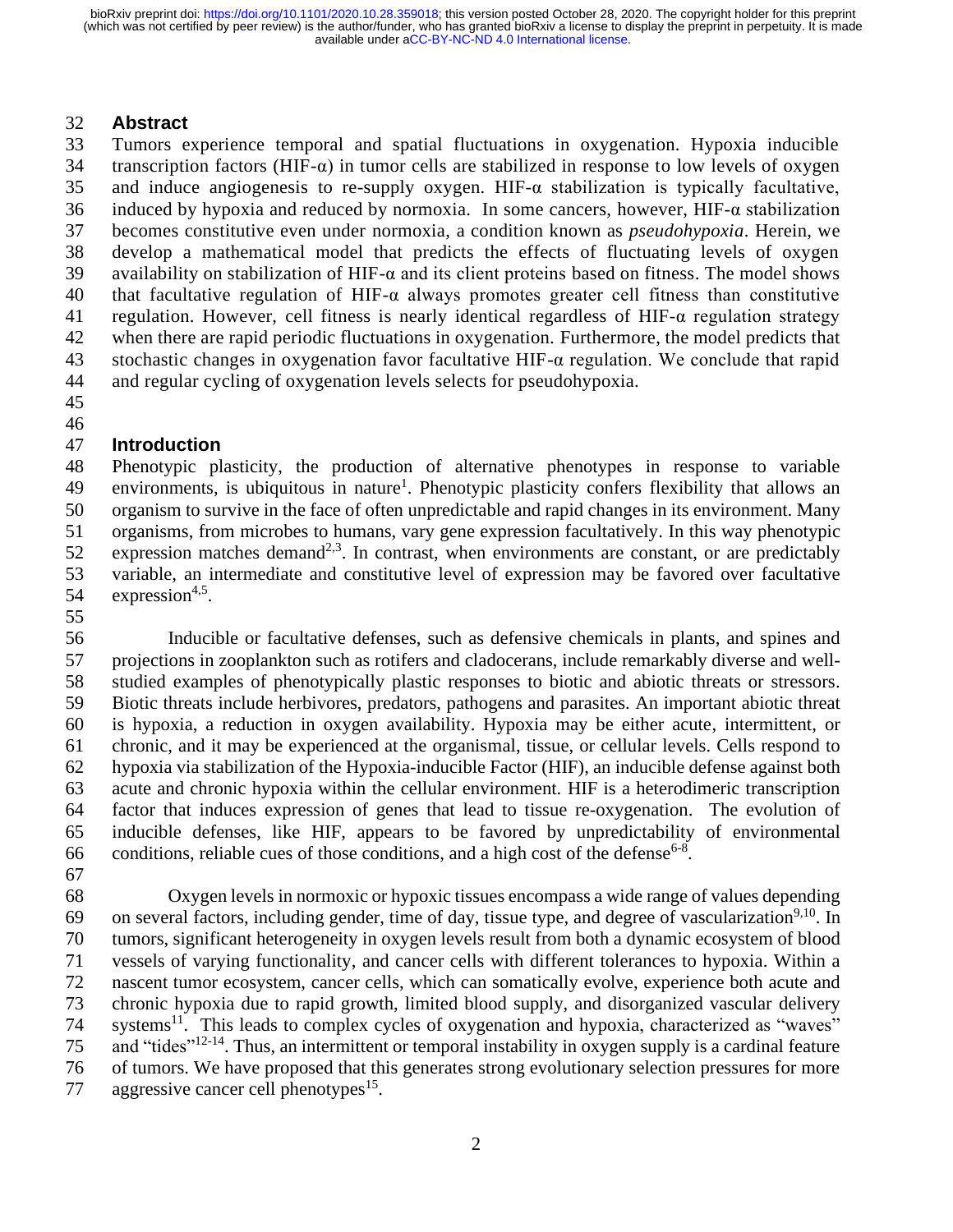78 Like nearly all metazoan cells, cancer cells possess mechanisms to respond to 79 heterogeneity in the supply of oxygen, including activation of a family of hypoxia-inducible 80 transcription factors (HIF-1α, HIF-2α, and HIF-3α; hereafter HIF-α), cell cycle arrest, a 81 coordinated decrease in oxidative phosphorylation with an increase in glycolysis (Pasteur Effect), 82 and the secretion of angiogenic factors to promote blood vessel formation<sup>16-21</sup>. HIF- $\alpha$  is 83 ubiquitously and continuously expressed in all cells. In well-oxygenated environments (normoxia), HIF- $\alpha$  is hydroxylated and ubiquitinated and is thus recognized and degraded by proteasomes<sup>19</sup>. 85 In an oxygen-depleted state, hydroxylation and hence, degradation of HIF-α is inhibited, 86 promoting the transcription of genes that regulate proliferation<sup>22,23</sup>, cellular metabolism<sup>19</sup>, 87 angiogenesis<sup>24</sup> and erythropoiesis<sup>25-26</sup>. If well-regulated, the recruitment of blood vessels to the 88 site of HIF- $\alpha$  stabilization increases the supply of oxygen. Once O<sub>2</sub> levels return to normal 89 (normoxia), HIF- $\alpha$  returns to baseline levels. It has also been observed that aggressive cancers 90 constitutively express hypoxia-related proteins (HRPs) even in the presence of oxygen, a condition 91 known as *pseudohypoxia*<sup>27</sup>. The most common manifestation of this phenotype is the fermentation 92 of glucose under normoxia, known as "aerobic glycolysis" or the "Warburg Effect"<sup>28-30</sup>.

93

94 Maintenance of HIF-α levels under cycling hypoxia involves tradeoffs. Under prolonged 95 hypoxia without stabilization of HIF-α, cells die. In contrast, HIF-α stabilization under normoxia 96 comes at a cost. Accumulation of HIF-α in well-oxygenated environments costs energy and 97 resources for the synthesis of HIF- $\alpha$  client proteins that may not be necessary for survival, 98 including activating energetically inefficient glycolysis and expression of the exofacial acidifying 99 pH-stat, carbonic anhydrase isoform 9,  $CA-IX^{31}$ . As seen in the development of some tumors, 100 regulation of HIF- $\alpha$  switches from a facultative state, where the environment induces the changes 101 in regulation, to a constitutive state, where HIF- $\alpha$  and/or HIF- $\alpha$  client proteins remain above 102 baseline regardless of the environment<sup>15,27</sup>. As this phenotype is associated with cancer progression 103 and aggressiveness, understanding the microenvironmental conditions that select for 104 pseudohypoxia is fundamentally important.

105

 Here, we develop a mathematical model with the goal of determining a cancer cell's 107 optimal level of HIF- $\alpha$  expression with respect to differences in fluctuating levels of oxygen availability within tumor microenvironments. Specifically, we seek to determine what tumor 109 conditions may cause the evolution of constitutive HIF- $\alpha$  regulation ("hard wired" HIF- $\alpha$  stabilization) from facultative regulation. To do so we compare the maximal expected payoff (net 111 growth rate) between facultative and constitutive HIF- $\alpha$  regulation in environments with different oxygen profiles. We hypothesize that predictable and rapid cyclic fluctuations from normoxia to hypoxia will favor constitutive HIF-α stabilization based on similar ideas in optimal defense  $\text{theory}^{4,32}$ .

115

116 Our model investigates how cells may respond to changes in oxygenation with HIF- $\alpha$ 117 expression. In a perfect world, cells would instantaneously optimize  $HIF-\alpha$  levels in response to 118 fluctuating oxygen concentrations. As the environment shifts from normoxia to hypoxia, cells 119 would immediately accumulate HIF- $\alpha$ , and vice-versa. However, attaining the appropriate HIF- $\alpha$ 120 level for the current environment is not immediate. There will be time lags in upregulating or down 121 regulating HIF- $\alpha$ . HIF- $\alpha$  production and proteosomal degradation occur continuously<sup>18,27</sup>. When 122 oxygenation levels decline, HIF- $\alpha$  degradation slows, and production permits HIF- $\alpha$  to increase at a relatively slow rate to counter the hypoxic conditions<sup>18</sup>. Upon re-oxygenation, HIF-α can be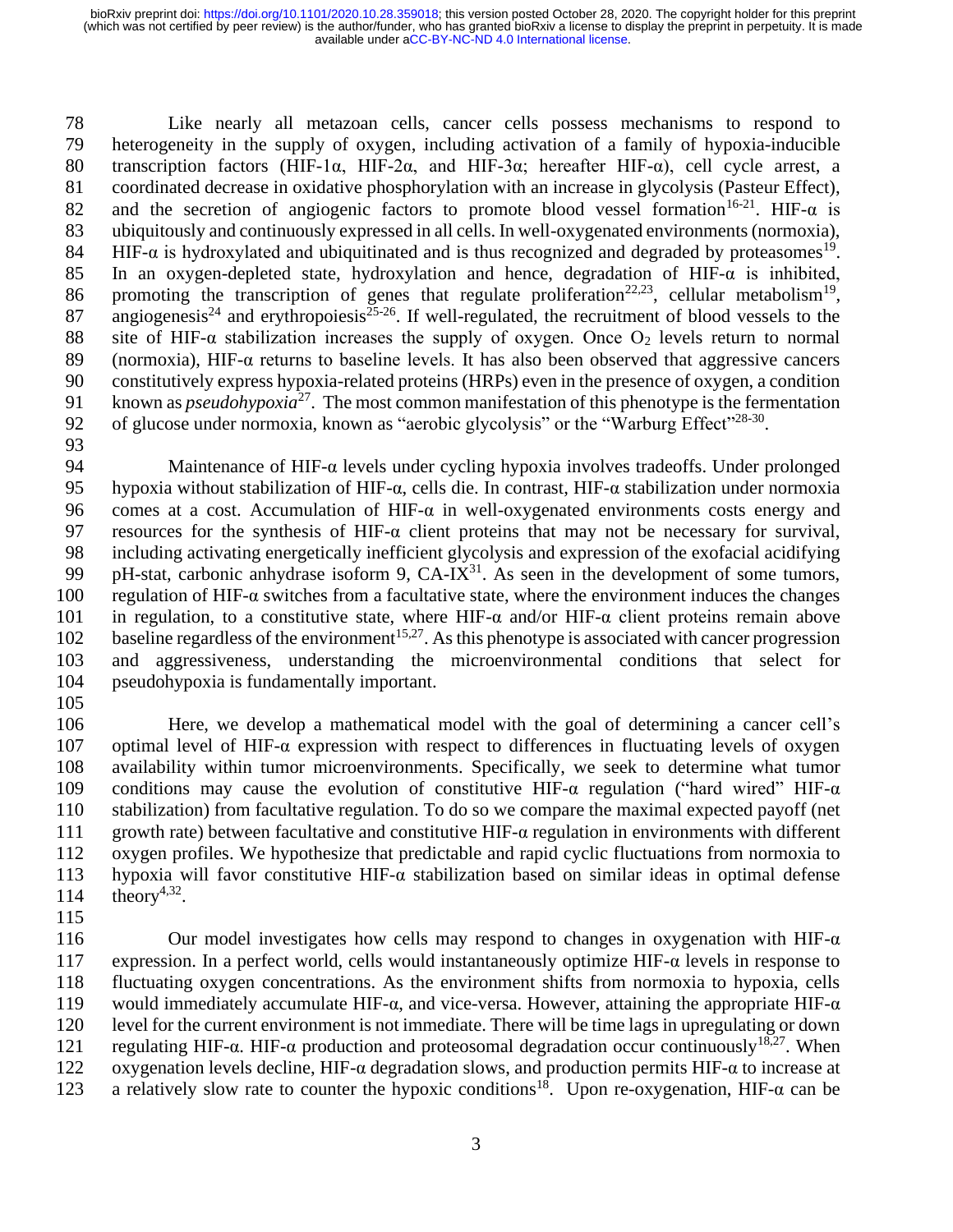124 rapidly degraded. We model cellular regulation of HIF- $\alpha$  as the concentration of oxygen within 125 the tumor and surrounding microenvironment changes temporally – both with regular periodicity 126 and stochastically. The model was informed by empirical evidence for the rates of HIF- $\alpha$ 127 accumulation and degradation as the cells' microenvironment shifts between normoxia and 128 hypoxia, and vice-versa $33-35$ .

### 130 **Results**

 We compared how different HIF-α regulation strategies influence cell fitness under different oxygenation environments. Here, we define a cell's fitness by its net proliferation rate, or "payoff". In this model, we assume that the expected payoff depends on the base proliferation rate, the 134 metabolic cost of expressing HIF- $\alpha$ , and the mortality risk of not expressing HIF- $\alpha$  during hypoxia. We use the following expression for a cancer cell's payoff at time *t*, *G*(*t*):

136

129

- 
- 138

| 137 | $G(t) = r - cu(t) - \frac{m(1-q)}{k + bu(t)},$ | (1) |
|-----|------------------------------------------------|-----|
|     |                                                |     |

| Parameter        | Description                                                                | Units      | Values         | References             |
|------------------|----------------------------------------------------------------------------|------------|----------------|------------------------|
| $\boldsymbol{r}$ | Baseline proliferation rate of a cell                                      | $min-1$    | 0.00048        | Estimated              |
| $\mathcal{C}$    | Cost to proliferation rate when using strategy $u$                         | $min-1$    | 0.0001328      | Calculated             |
| $\boldsymbol{m}$ | Hypoxia induced cell death rate                                            | $min-1$    | 0.00083        | Guo et al.<br>2009     |
| $\boldsymbol{k}$ | Cell tolerance to hypoxia in the absence of HIF- $\alpha$<br>stabilization | unitless   | 1              | Set                    |
| $\boldsymbol{b}$ | Cell benefit in hypoxic environments due to HIF- $\alpha$<br>stabilization | unitless   | $\overline{4}$ | Guo et al.<br>2009     |
| $\alpha_0$       | Upregulation rate of HIF- $\alpha$                                         | $min-1$    | 0.01155        | Pagé et al.<br>2002    |
| $\alpha_1$       | Downregulation rate of HIF- $\alpha$                                       | $min^{-1}$ | 0.0462         | Marxsen et<br>al. 2004 |
| $u_{min}$        | Baseline production of HIF- $\alpha$                                       | unitless   | [0,1]          | Optimized              |
| $u_{max}$        | Maximum production of HIF- $\alpha$                                        | unitless   | [0,1]          | Optimized              |
| $\boldsymbol{u}$ | HIF- $\alpha$ expression                                                   | unitless   | [0,1]          | Calculated             |
| Y                | Level of oxygenation                                                       | unitless   | [0,1]          | Variable               |
| q                | Fraction of time the environment is fully oxygenated<br>$(Y=1)$            | $min-1$    | [0,1]          | Variable               |

139<br>140

140 Table 1. Definitions, units, and values of parameters used in the models. The terms *Y* and *u* are normalized and are therefore unitless. We normalize *k* to 1 because it appears as  $m/k$  when  $u=0$  and appears as  $b/k$ unitless. We normalize *k* to 1 because it appears as  $m/k$  when  $u=0$  and appears as  $b/k$  in  $u^*$ . The value of *c* is calculated such that m

142 
$$
u^* = 1
$$
 when the environment is hypoxic  $(q=0; c = \frac{m}{b(1 + \frac{k}{b})^2})$ .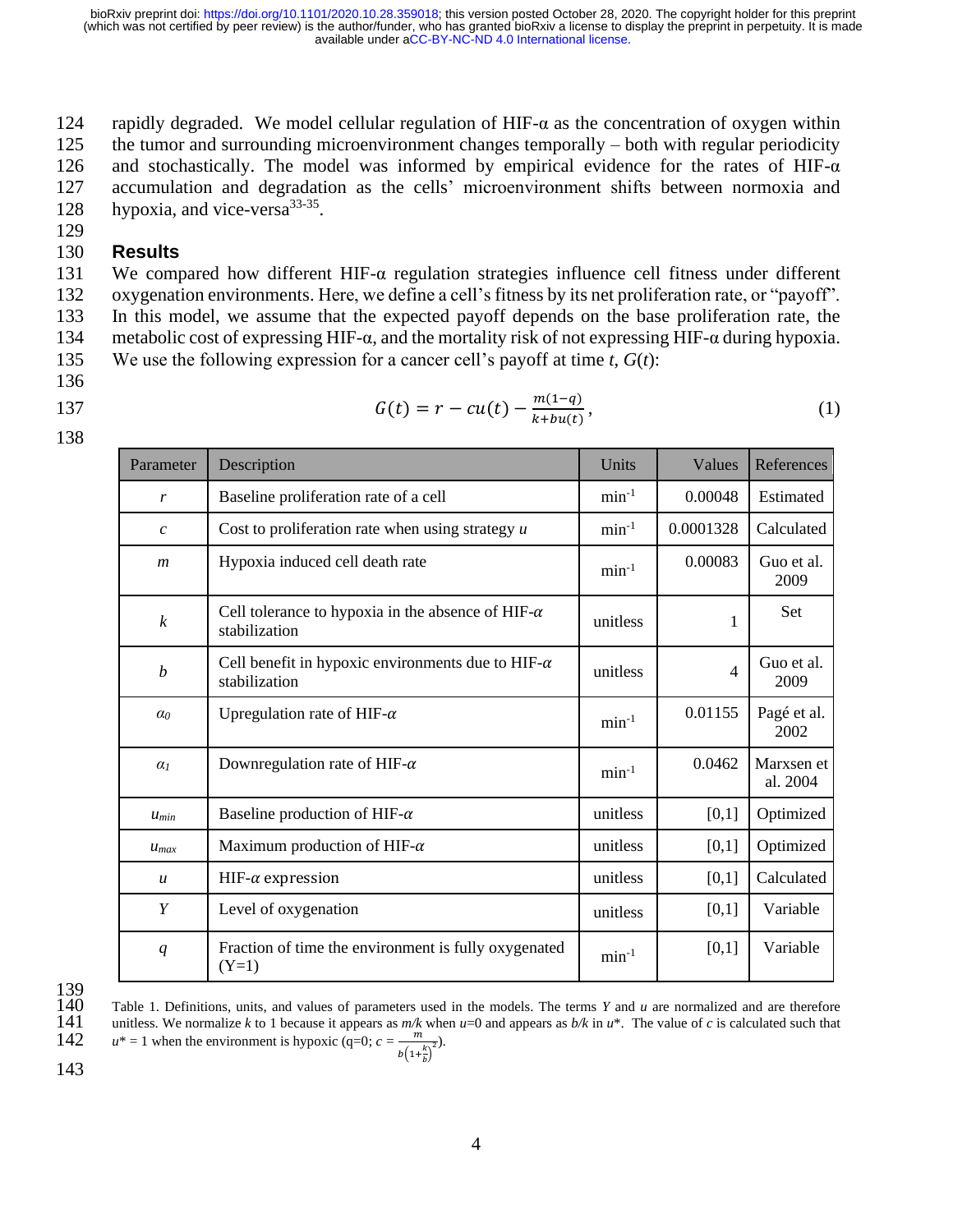144 where *r* is the baseline proliferation rate of a cancer cell, *c* is proliferation cost of using HIF- $\alpha$ 145 strategy *u* at time *t*, *m* is the cell mortality when conditions are hypoxic, *q* is the fraction of time 146 spent in normoxic conditions,  $k$  is a cell's intrinsic tolerance to hypoxia in the absence of HIF- $\alpha$ 147 stabilization, and *b* is the benefit of HIF-α expression *u* in reducing mortality when conditions 148 are hypoxic. See Table 1 for definitions, units and values of all parameters used in the models.

149

150 We compare three HIF- $\alpha$  strategies across a variety of oxygenation environments: 151 perfect, constitutive, and facultative. A perfect strategy means instantaneous HIF- $\alpha$  switching in 152 response to normoxic and hypoxic conditions. While this strategy is idealized, it provides a 153 useful point of comparison for the other strategies as a perfect strategy would yield the highest 154 possible payoff. A constitutive strategy assumes that the HIF-α level is constant over time, and a 155 facultative strategy assumes that the HIF- $\alpha$  levels can change at a finite rate in response to 156 oxygen levels. Representative examples of these strategies in a fluctuating environment are

- 157 shown in the Methods (Fig. 7).
- 158

## 159 **The perfect strategy**

160 A perfect strategy does not mean perfect fitness in all environments. Mortality and the metabolic 161 costs of HIF-α stabilization means that fitness declines with more time spent in hypoxic conditions.

162 The expected payoff of the perfect strategy (see Eq. (2) in Methods) is shown to decline linearly

163 with the proportion of time spent in hypoxia (Fig. 1A).

- 164
- 165
- 166





168

# 169 **The constitutive strategy**

170 The optimal constitutive strategy can be found by maximizing the payoff for a constant HIF- $\alpha$ 171 level, *u*\* (see Eq. (3) in Methods). The expression for the payoff can then be analytically solved 172 (see Eq. (4) in Methods). We found that the constitutive strategy payoff is always less than or

173 equal to the perfect strategy payoff (Fig. 1A**)**, being equal only when the environment is always

174 hypoxic (*q* = 0) or always normoxic (*q* = 1). The payoff over different HIF-α regulation strategy

175 values *u* for different fractions of time spent in normoxia *q* is plotted in Fig. 1B, along with the 176 optimal constitutive values  $u^*$ . As expected, we find that the payoff is highest when HIF- $\alpha$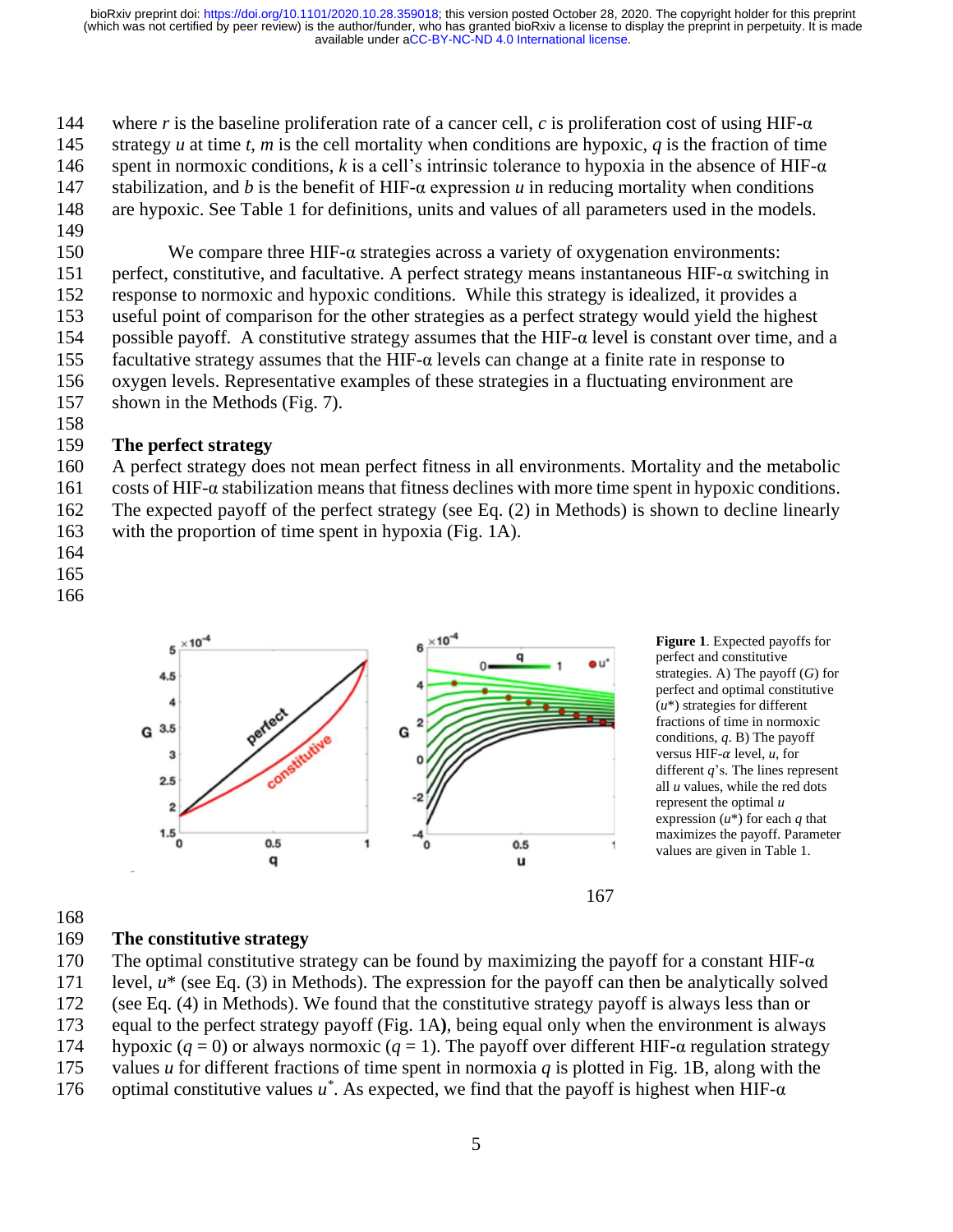expression is lowest (u=0) under constant normoxic conditions. With constant normoxia, as u is

increased, the payoff slightly decreases, showing the minor cost of unnecessarily producing HIF-

179  $\alpha$ . However, as conditions become more hypoxic with a low HIF- $\alpha$  expression, the mortality

term dominates, and the payoff is drastically reduced into negative values where the cell cannot

survive. With constant hypoxia, HIF-α needs to increase in order for *G*≥0 for survival. The

182 optimal values  $u^*$ , shown as red dots, reflect this for all values of  $q$  in between.

## **Facultative expression of HIF-α**

 With the facultative strategy, *u* changes over time according to Eq. (5) in the Methods. This expression allows *u* to increase in hypoxia and decrease in normoxia at the rates given in Table 1. 187 The rates were based on empirical measurements<sup>33-35</sup>, which found that HIF- $\alpha$  down-regulation 188 occurs about four times faster than HIF- $\alpha$  up-regulation. The optimal facultative strategy involves selecting a baseline *umin* and an upper bound *umax* that maximizes the expected payoff. For simulations we began with a period of normoxia and a starting value of HIF-α halfway between constitutive expression and the specified *u*max. For fixed cycle lengths, the expected payoff converges quickly to a steady state, and we use the payoff in Eq. (6) in the Methods to numerically solve for the optimal lower and upper bounds of *u\*min* and an upper bound *u\*max*.

 We compared the optimal facultative response between two different periodicities (either 10 minute or 120 minute intervals) of full oxygenation followed by the same for deoxygenation (*q*  $197 = 0.5$  in both cases). Initially we compared the payoffs of a constitutive strategy and facultative strategy in the same environment to determine the selection coefficient, which we defined as the fitness advantage for using a facultative strategy (details in the Methods). The selection coefficients over the full range of possible *umin* and *umax* are shown in Fig. 2A. For longer cycling periods, the facultative strategy has a larger selection coefficient for any given combination of *umin* 202 and  $u_{max}$  than for shorter cycle times. Under many circumstances the difference in the selection coefficients for the two strategies are so small as to be negligible. Under such circumstances one might expect the constitutive strategy to prevail.

206 We further explored HIF- $\alpha$  expression using the  $u_{min}$  and  $u_{max}$  combination that produced the greatest payoff. When the environment fluctuates with time intervals of 10 minutes, the cell's payoff was optimized at *u\*min*=0.540 and *u\*max*=1. The fluctuation in HIF-α expression occurred rapidly and the *u\*min*, while always less than, came close to the constitutive value, while *u\*max* remained at 1 (Fig. 2B). By increasing time intervals to 120 minutes, the cell's payoff was maximized at *u\*min*=0.305 and *u\*max*=1. The longer cycle times resulted in larger fluctuations in 212 HIF- $\alpha$  expression and a greater superiority of the facultative strategy compared to the constitutive strategy. With the longer cycle time, the optimal facultative strategy resulted in a lower value for *u\*min*, while *u\*max* always remained at 1.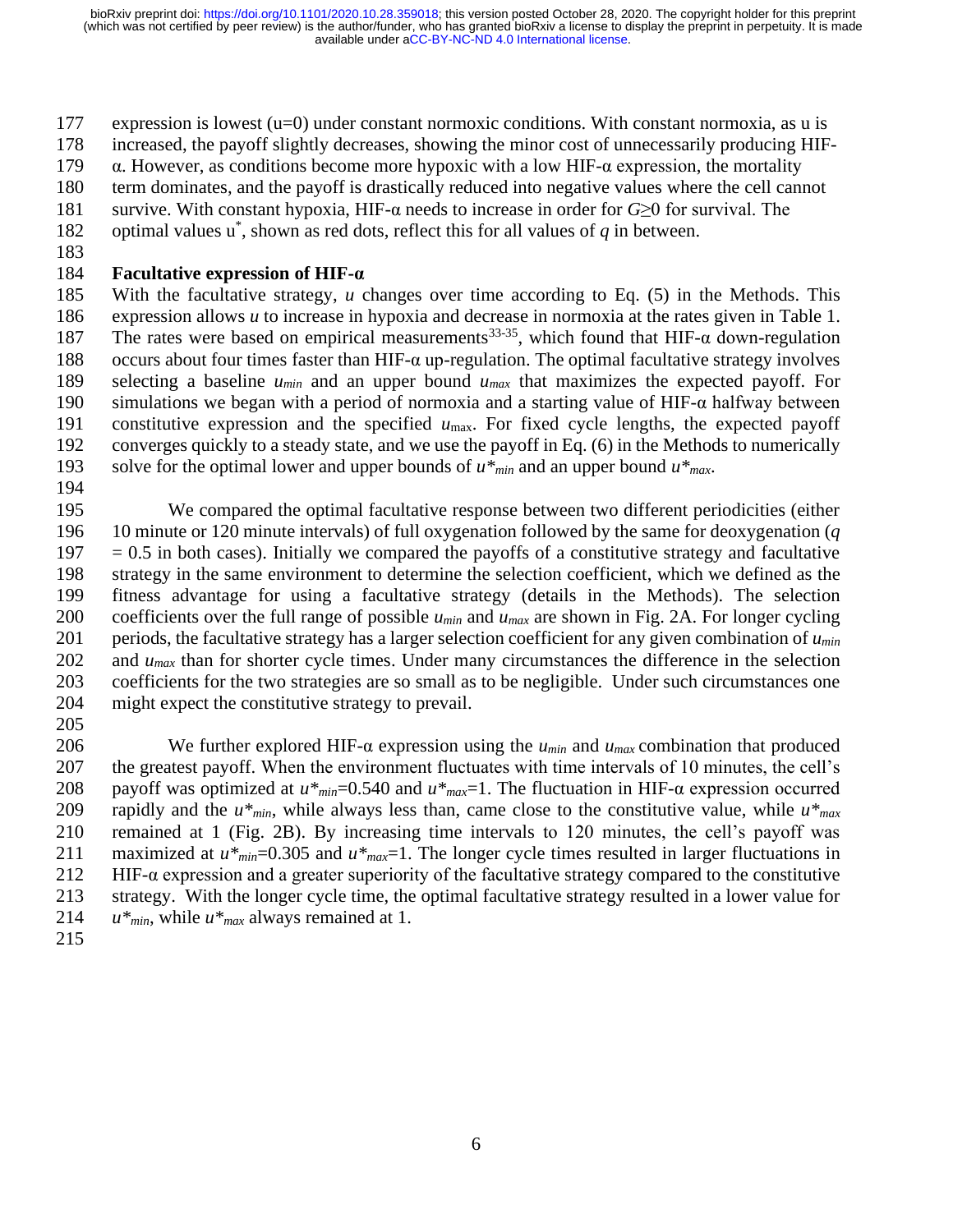

216

Figure 2. Comparison environments with fixed intervals of short (10 min) and long (120 min) periods of cycling hypoxia. A) Heatmap of the selection coefficients for the facultative strategy for all *umin* and *umax* combinations. Each star denotes the *umin* and *umax* combination that maximizes payoffs for the facultative strategy for each fixed interval time. B) HIF-α (u) levels over time using the optimal facultative strategy. The unshaded areas represent periods of full oxygenation while the shaded grey areas represent periods of hypoxia. C) Payoffs for separate strategies of HIF-α expression normalized to the perfect strategy. Parameters are given in Table 1.

 Comparing over all strategies, we found that perfect matching of HIF-α expression to fluctuating levels of oxygenation always produces the highest cell payoff (Fig. 2C). However, for facultative and constitutive strategies that work on non-instantaneous time scales, we found that the superiority of the facultative over the constitutive strategy was low for short cycles and high 221 for longer cycles.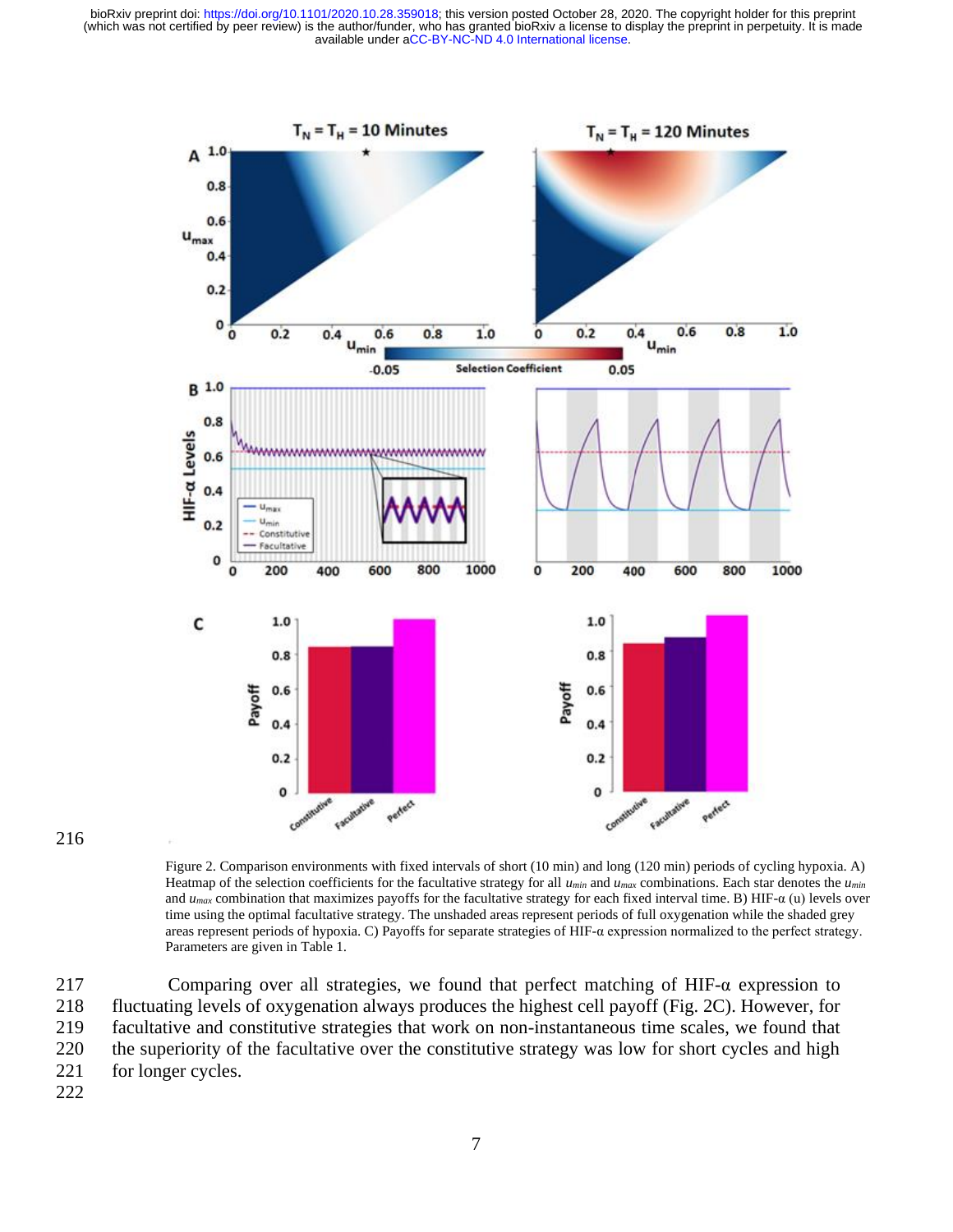#### **HIF-α expression under stochastic fluctuations**

 For stochastic oxygen fluctuations, we convert the cycle times to rates of switching and use these probabilities to create a timeline of stochastic fluctuations comparable to the fractions of time spent 226 in each environment. Specifically, we let  $P_{N\to H} = 1/T_N$  be the probability of switching from 227 normoxia to hypoxia, and  $P_{H\rightarrow N}=1/T_H$  be the probability of switching from hypoxia to normoxia, 228 and we evaluated the facultative strategy in stochastic environments where  $P_{N\rightarrow H} = P_{H\rightarrow N}$ .



 Figure 3. HIF-α regulation under stochastic fluctuations in oxygenation. A) Optimal facultative HIF-α expression in stochastically hypoxic environment;  $r = 0.00048$ ,  $\alpha_0 = 0.01155$ ,  $\alpha_1 = 0.0462$ ,  $m = 0.00083$ ,  $b = 4$ ,  $c = 0.0001328$ , and k=1. Left graph illustrates HIF-α stabilization when the probability of fluctuations in oxygenation states is high (P=0.1) and low (P=0.0083). B) Selection for a facultative strategy over a constitutive strategy for fixed interval and stochastic environments. Because selection is optimized numerically in fixed interval environments, selection gradient is continuous. Selection in stochastic environments is presented as the average of 10 simulation results.

 An example simulation with a high probability of switching (left) and a low probability of switching (right) is shown in Fig. 3A. When there is a high probability of switching oxygenation 268 states,  $P_{N\to H} = P_{H\to N} = 0.1 \text{ min}^{-1}$ , the optimal facultative strategy occurs at  $u^*_{min} = 0.504$  and  $u^*_{max}$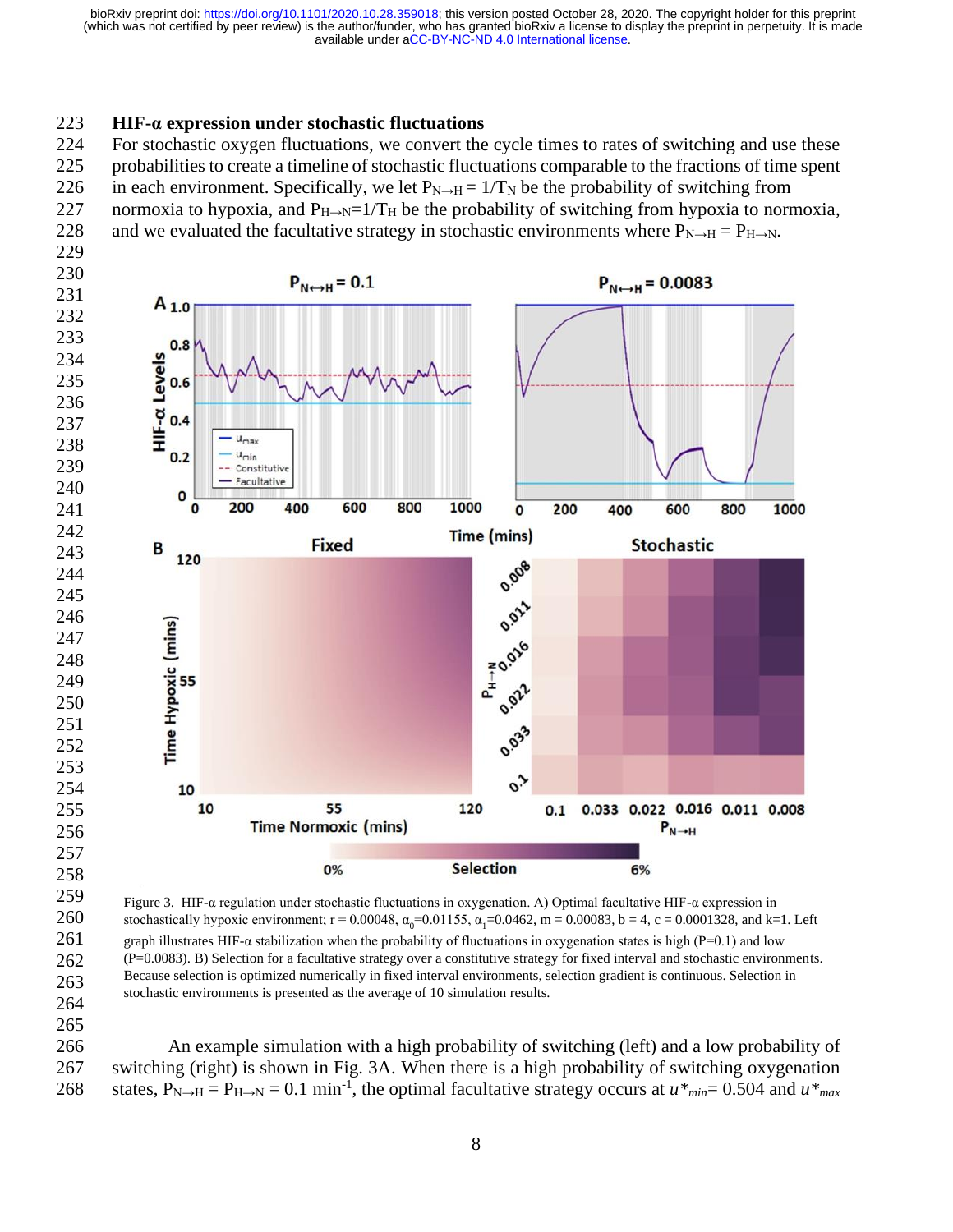$269 = 1$ . Decreasing the probability of switching to 0.0083 min<sup>-1</sup> leads to a decrease in  $u^*_{min}$  to 0.216, 270 while  $u^*$ <sub>max</sub> remains unchanged at 1. For comparison, when  $P_{N\to H} = P_{H\to N}$ , assuming  $q = 0.5$ , the 271 optimal constitutive strategy is u\*=0.634. All results for stochastic switching are reported as the 272 mean values of  $u^*_{min}$  and  $u^*_{max}$  for 10 simulations insuring a small standard error (<0.01) for  $u^*_{min}$ 273 and *u\*max*, respectively (Suppl. Fig. 1).

274

### 275 **Quantification of stabilization/de-stabilization times in vitro**

 In the simulations above, we needed estimates for the rates of upregulation and downregulation of HIF-α. We used average rates based on values in the literature from both normal and cancer cell lines. Yet, such rates will vary with cell line and the values from the literature were not collected with our model in mind. To compare to previous values and to our model, we empirically measured HIF-α upregulation and downregulation rates in two different ovarian cancer cell lines, TOV112D and A2780s. The kinetics of HIF-α stabilization were measured under 0.2% hypoxia *in vitro*. For TOV112D, HIF-α upregulation and stabilization required at least one hour and was maximal at 4 hours (Fig. 4A, left panel). For A2780s cells, stabilization required 4 hours (Fig. 4A, right panel). We then measured the length of time required for these cancer cell lines to return to normal HIF-α expression after being exposed to hypoxic conditions for 72 hours. After restoring 286 normoxia, TOV112D returned to normal HIF- $\alpha$  expression in about one minute (Fig. 4B left), 287 while A2780 cells returned to normal HIF- $\alpha$  expression in about five minutes (Fig. 4B right). These are significantly more rapid than prior reports (33-35).

289



Figure 4. Quantification of HIF-1α stabilization/de-stabilization times in vitro. Using two ovarian cancer cell lines, HIF-1 $\alpha$  expression is found in whole lysate by Western blot analysis. Tubulin is used as control of loading the same amount of proteins. A) To measure the stabilization time, cancer cells were cultured in separate dishes, incubated in hypoxia chambers, and collected at several time points. B) To measure the destabilization time, cancer cells were grown for 72h under hypoxia, and collected at several time points after switching to normoxic conditions. See Methods for more details.

290 291

292 We then estimated the upregulation  $(\alpha_0)$  and downregulation  $(\alpha_1)$  rates of HIF- $\alpha$ . Using Eqs. **(**S1) and (S2), and assuming that *umax*=1, *umin*=0, we estimated the rate of upregulation of HIF-*a* by finding values of  $\alpha_0$  that would allow HIF- $\alpha$  to increase to 90% of its maximum stabilization values (in arbitrary units) in 60 minutes and 240 minutes for TOV112D and A2780 cells, 296 respectively. Similarly, we estimated the rate of HIF- $\alpha$  downregulation by finding values of  $\alpha_1$  that allow HIF-*a* to decline to 10% of its maximum stabilization values within 1 minute and 5 minutes 298 for TOV112D and A2780 cells, respectively. These yielded estimates for  $\alpha_0$ ~0.038 min<sup>-1</sup> for 299 TOV112D and  $\alpha_0$ ~0.01 min<sup>-1</sup> for A2780 and estimates of  $\alpha_1$ ~2.3 min<sup>-1</sup> for TOV112D and  $\alpha_1$ ~0.46 300 min<sup>-1</sup> for A2780. We incorporated these experimentally derived rates into the model to compare the facultative and constitutive strategies in fixed interval environments. As with our previous results, we find greater selection for a facultative strategy in environments that remain in their current state of oxygenation or lack thereof for longer time periods. The superiority of the facultative strategy over the constitutive depends heavily on up- and down-regulation rates.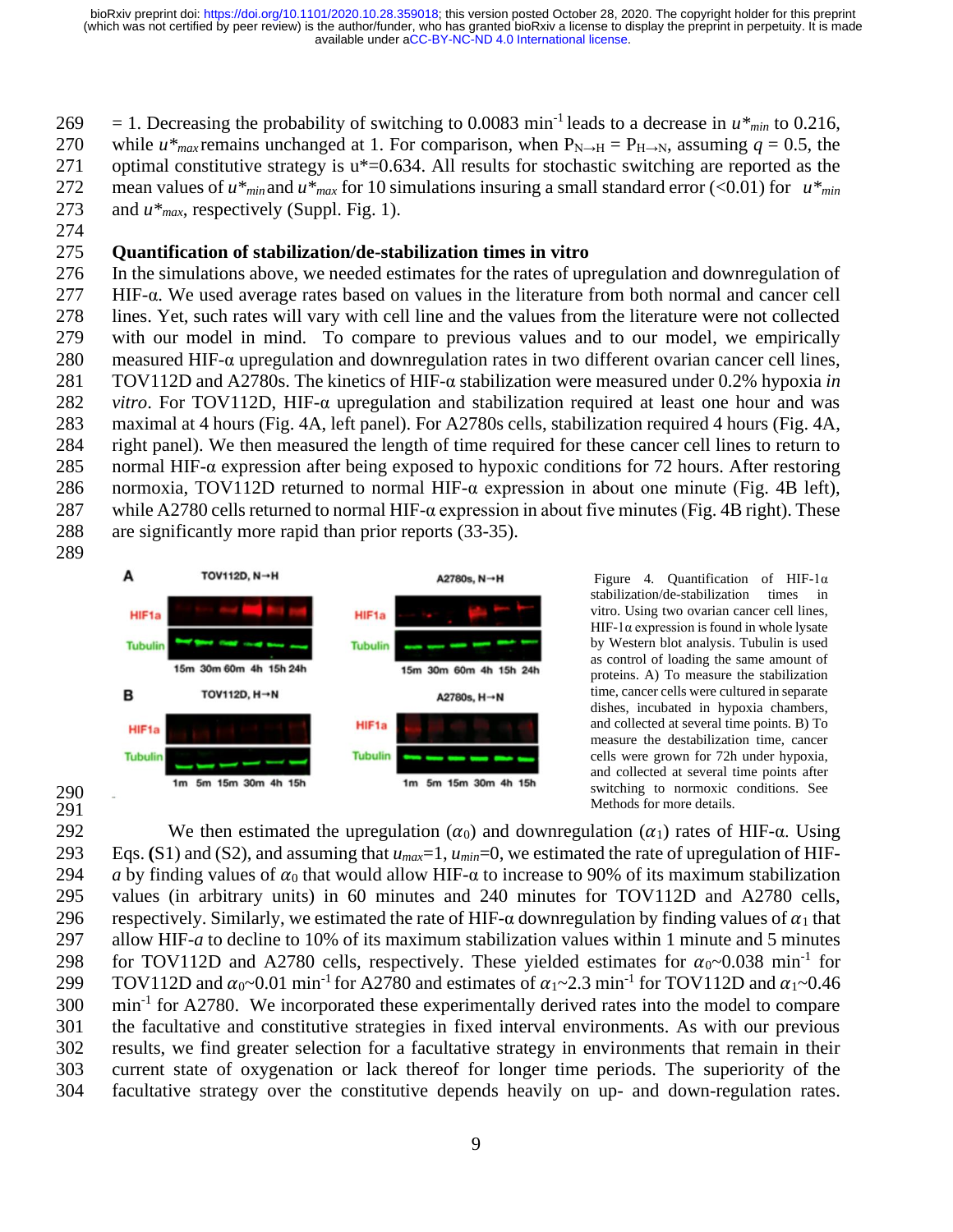Decreasing the rate at which HIF-α accumulates reduces the advantage of being facultative over constitutive even in environments with longer cycles. In general, the model suggests that TOV112D cells should exhibit a facultative strategy and A2780 cells a constitutive (see Suppl. Fig. 2).

### **Oxygen fluctuations in vivo**

 Intra-tumoral fluctuations in oxygenation are key for empirically evaluating whether a constitutive strategy may be favored over a facultative one. Furthermore, fluctuations within a tumor may vary 313 spatially. Thus, different regions of a tumor may select for different HIF- $\alpha$  levels and strategies. To gain empirical insights, we measured spatio-temporal variation in oxygen delivery in different regions of a mouse pancreatic adenocarcinoma tumor. We used *in vivo* MR quantification of dynamic T2\* changes. Significant heterogeneity was observed within the tumor both in the mean

(Fig. 5A) and the temporal variance (Fig. 5B) of T2\* values, indicating areas of variable blood

- flow and oxygenation. The temporal profiles of fluctuations were distinct in different areas, and
- consistent with different blood vessels feeding these regions. Interestingly, while random, short
- fluctuations were observed in some areas (Fig. 5C), some displayed changes at much longer time
- scales (Fig. 5D) in both directions of normoxia to hypoxia and hypoxia to normoxia. We might
- expect a constitutive strategy to be favored in the former regions and facultative in the latter.
- 



Figure 5. Oxygen fluctuations in vivo. A) Mean T2\* value and B) standard deviation of the T2\* changes in time are shown for a representative slice. Small regions of interest, marked with red rectangles, were drawn to illustrate distinct temporal  $T2^*$ kinetics in tumor, plotted in C (ROI 1) and D (ROI 2s and 3).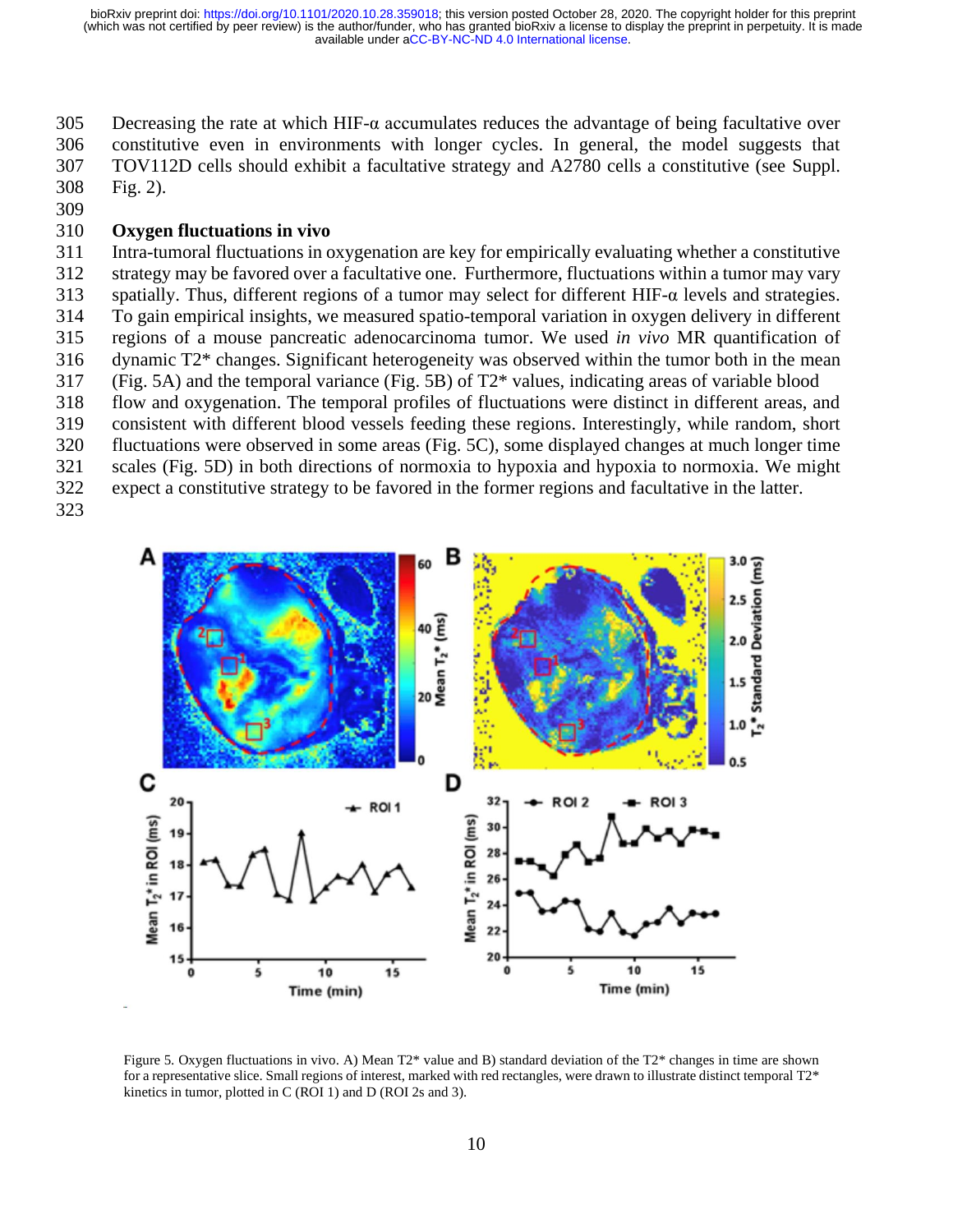### **Discussion**

325 Facultative regulation of HIF- $\alpha$  in response to fluctuating levels of oxygenation is ancestral and 326 highly conserved across phyla<sup>36-38</sup>. For this reason, the evolution of constitutive HIF-α regulation has drawn wide interest across many biological disciplines, including cancer. Herein, we developed a theoretical model to explore the conditions under which constitutive versus facultative HIF-α orchestration of the cellular response to temporal changes in oxygen supply will optimize a cell's fitness, as measured by the net growth rate, or payoff. Our modeling indicates, unsurprisingly, that the perfect matching strategy for HIF-α regulation in response to fluctuating oxygenation levels always delivers a greater payoff than either the facultative or the constitutive strategies. However, cellular transcriptional and translational machinery has significant inertia and is unable to instantaneously respond to fluctuations in oxygenation and thus unable to provide a perfect match. Thus, it must respond either facultatively or constitutively. Under facultative regulation, the upper and lower bounds for rates of HIF accumulation are critical for calibrating the rate at which the cancer cells stabilize their oxygen environment. Our model predicts that the upper bound should be set very high to rapidly respond to hypoxia. Conversely the lower bound insures a non-zero level of stabilization. This increased baseline level of stabilization for the facultative strategy is only slightly below what would be expected with constitutive regulation of 341 HIF- $\alpha$ . Importantly, this demonstrates the larger penalty of not upregulating HIF- $\alpha$  quickly enough 342 when the environment becomes hypoxic than the cost incurred of needlessly stabilizing HIF- $\alpha$ 343 during normoxia. Thus, cells constitutively expressing HIF- $\alpha$  may be at a selective advantage under some conditions, with little cost.

 Our model indicates that facultative expression of HIF-α always promotes a greater payoff than constitutive expression. Importantly, however, the difference in the payoffs between facultative and constitutive HIF-α expression depends on the nature of the fluctuations between normoxia and hypoxia. With short cycling times, the difference between facultative and constitutive HIF-α stabilization is small and perhaps negligible, so facultative expression may be indistinguishable from constitutive regulation. In contrast, long cycling times or stochastic fluctuations favor facultative HIF-α regulation.

 Our modeling results match expectations from nature. For instance, plants rely on inducible (facultative) and/or constitutive defenses against herbivores or pathogens. Optimal defense theory (ODT)<sup>4,32</sup> predicts deployment strategies for these plant defenses. ODT states that: (1) defenses should be preferentially invested in those tissues that most affect individual fitness, and (2) the reliance on an inducible defense should depend on the probability or predictability of attack (Fig. 6). When the probability of attack is low, there should be greater reliance on inducible versus constitutive defense, and vice-versa when the probability of attack is high. Indeed, as the probability of attack nears 100%, ODT states that fitness is maximized when defenses are constitutive.

364 Applying this reasoning to HIF- $\alpha$  expression under cyclic hypoxia, fixed periodicities with 365 rapid fluctuations of oxygenation equate to a 100% certainty that a cell will experience hypoxia<sup>39</sup>. Hence, ODT predictsthat cells should regulate HIF-α expression constitutively. In our simulations, when oxygenation states switch rapidly at fixed intervals, we found that payoffs are virtually 368 identical between facultative and constitutive HIF- $\alpha$  regulation (Fig 2C). When fluctuations are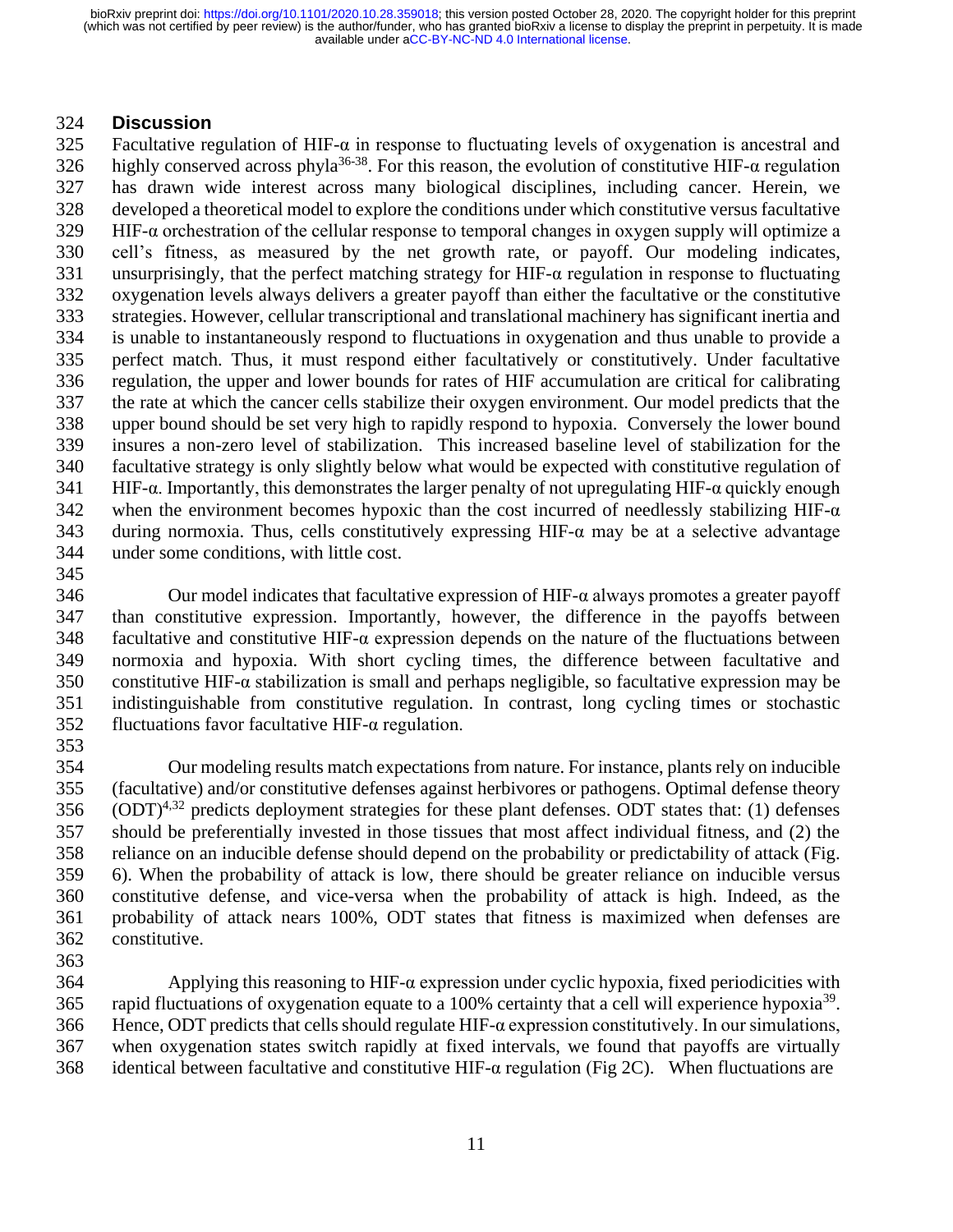

Figure 6. Optimal defense theory. Optimal defense theory predicts that tissues with a low probability of being attacked should rely primarily on inducible defenses, whereas those with a high probability of attack should rely primarily on constitutive defenses.

 fixed, and with short periods of normoxia interspersed between long periods of hypoxia, the 371 selective advantage of facultative HIF- $\alpha$  regulation is only slightly greater than with constitutive 372 HIF- $\alpha$  regulation (Fig. 3B). Under both scenarios, any mutation that results in constitutive HIF- $\alpha$  regulation (e.g. mutations in VHL ubiquitin ligase) will be selectively permissive, i.e. it will not be strongly selected against. We speculate that the loss of VHL observed in renal cell cancer implies a constitutive response strategy due to rapid fluctuations in oxygenation early in its 376 development. Cells with a mutation that results in constitutive HIF- $\alpha$  regulation will thus be able to coexist with cells with facultative HIF-α regulation. This mirrors the case in many tumors, in which some cells express the wild-type (normal) HIF-α phenotype (facultative HIF regulation), and some cells express the Warburg phenotype (constitutive HIF-α regulation). Our modeling also 380 suggests that cells evolving under rapid switches in oxygenation may retain facultative HIF- $\alpha$ 381 regulation, but they may set their upper and lower bounds of HIF- $\alpha$  in a way that is effectively pseudohypoxic (Fig. 2B). Under these conditions, the distinction between facultative and constitutive HIF-α regulation becomes moot.

 With stochastic fluctuations in oxygenation states, in contrast, the probability of hypoxia is less certain or predictable. Then, as predicted with ODT, facultative HIF-α regulation should be favored. In our simulations, stochastic changes in oxygenation always resulted in greater selection coefficients for facultative relative to constitutive HIF-α stabilization (Fig 3B). Under this scenario, cells with mutations that produce constitutive HIF-α regulation will be less fit than cells with facultative HIF-α regulation, and these cells would be eliminated or reduced to a minor population through competition.

 The imaging results presented provide *in vivo* insight into the dynamics of tumor oxygen environment through indirect measurements of blood oxygen level changes in the local vascular network. The apparent fluctuations observed highlight the importance of understanding the cellular mechanisms of adaptation to dynamic conditions. In particular, the measured spatial heterogeneity of the temporal profiles suggests likely coexistence of the different HIF-α regulation strategies within one tumor. With intra-tumoral variation in oxygenation regimes, we expect not only to see variation in the level of HIF-α expression but also the coexistence of cancer cells exhibiting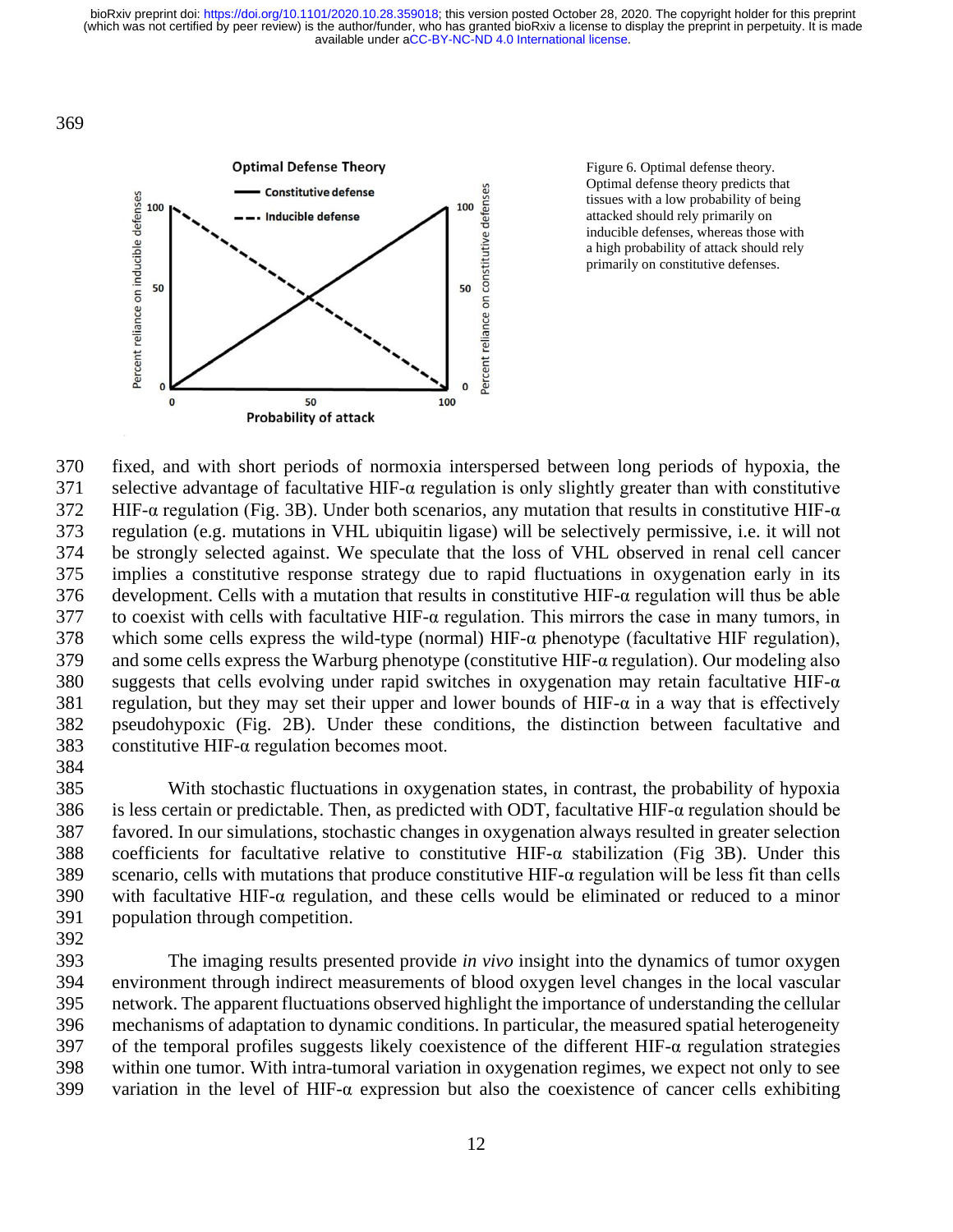400 different HIF- $\alpha$  strategies. In the future, spatial relationships can be incorporated into our model to elucidate the nature of these interactions.

 Our review of the literature on the dynamics of up- and down-regulation rates, and 404 confirmed by our own experiments indicate that  $HIF-\alpha$  response dynamics vary considerably 405 between experimental cell lines (our results above)<sup>33-35</sup>. These differences may represent genetic, 406 epigenetic, or phenotypically plastic differences among tissue types within organisms<sup>40,41</sup> or 407 evolved differences between species<sup>41,42</sup>. Such heterogeneity may reflect tissue-specific fluctuations in oxygenation, or fluctuations in oxygenation specific to the environments inhabited by different species. This means that cancers initiating from different cell types within different 410 tissues may start with quite varied rates for upregulating and downregulating HIF- $\alpha$ ; and these upregulation and downregulation strategies may vary with cancer cell evolution and progression. 412 These differences may later influence the emergence of pseudohypoxia via constitutive HIF- $\alpha$  expression or epigenetic stabilization of downstream products of HIF-α such as CAIX. Of note, though, is the near universality of pseudohypoxia (Warburg Effect) in malignant cancers, indicating that this provides a fitness advantage regardless of the trajectory used to acquire this 416  $phenotype^{27}$ .

 Previous mathematical models of hypoxia and HIF-α regulation fall into four general 419 categories<sup>43</sup>: (1) understanding the switch-like behavior of the HIF- $\alpha$  response to fluctuating  $O_2^{44}$ ; 420 (2) analysis of the role of molecular elements of the microenvironment during the HIF- $\alpha$ 421 response<sup>45</sup>; (3) elaborating how asparaginyl hydroxylase factor inhibiting HIF-1 (FIH) affects the 422 HIF-α response<sup>46-48</sup>); and (4) capturing the temporal dynamics of the HIF-α response<sup>46,48</sup>. All of these modeling studies have helped elucidate the core elements that shape the activity and the dynamics of the HIF-α response to cycling hypoxia. Our model, in contrast, addresses the conditions that select for the evolution of constitutive regulation of HIF-α from the ancestral 426 facultative regulation. Our model examines the consequences of different HIF- $\alpha$  regulation strategies on cell fitness within the complex and dynamic tumor ecosystem. We find that 428 constitutive HIF- $\alpha$  regulation is favored when the probability of hypoxia is high – a finding that is consistent with ecological models of defenses to biotic threats like predation and herbivory. 

 The current study is the first of its kind to apply ecological defense theory to the expression of stress responses (e.g. HIF) in cancer cells. Hence, it is not without its limitations. First, the endpoint for our simulations to model fitness was simply net growth rate, as represented by our payoff function. There are many other components to fitness that were not considered in this study. For example, the expression of some pseudohypoxic gene products, e.g. CAIX or VEGF, may confer upon cells additional selection advantages, such as an increased ability to invade and 437 colonize adjacent tissues<sup>49</sup>, thus increasing the fitness of the pseudohypoxic phenotype. A second limitation is that the study investigated only the kinetics of stabilizing HIF-1α. There are at least two other HIF-α proteins, each with different activation kinetics and portfolios of client proteins. 440 Moreover, the kinetics of the transcriptional and translational machinery induced by HIF- $\alpha$  are not known with certainty, and presumably do not respond instantaneously. Knowledge generated by investigating these limitations will improve subsequent models.

- 
- 
-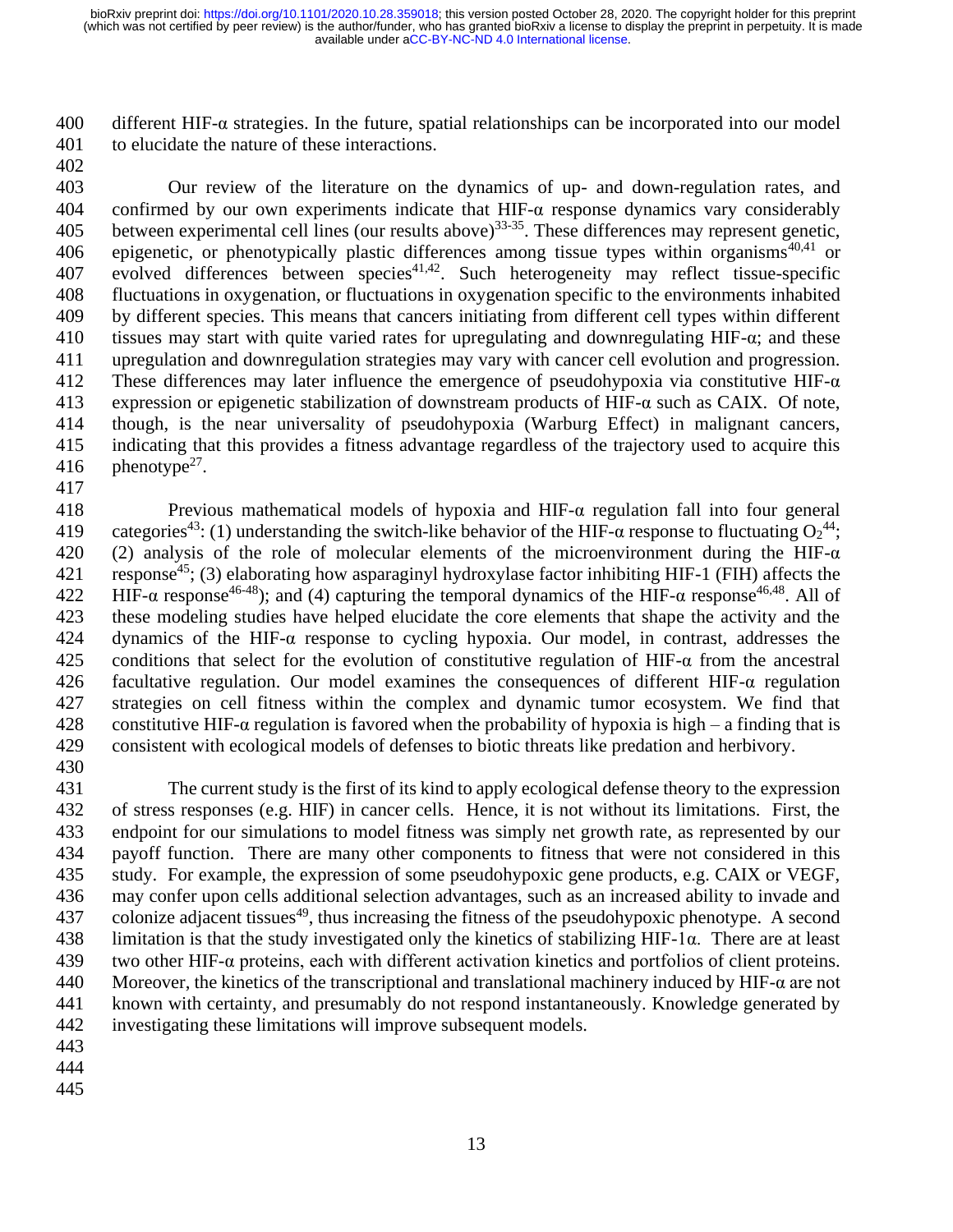#### 446 **Methods**

#### 447 **Mathematical Model and Major Assumptions**

448 We modeled three different strategies by which a cell can respond to the presence or withdrawal

- 449 of oxygen in an environment: perfect, constitutive, and facultative (Fig. 7). If a cell responds
- 450 perfectly to an environment, the fluctuating oxygen profile would be matched by the cell
- 451 instantaneously responding with the appropriate HIF- $\alpha$  expression. With constitutive regulation,



Figure 7. Comparison of 3 HIF-α response strategies to changes in oxygen supply within the tumor (cell) microenvironment. The perfect strategy is instantaneous and used as an upper bound for comparison. Constitutive is constant over time, and facultative has a rate-limited response. The unshaded areas represent periods of full oxygenation while the shaded grey areas represent periods of hypoxia.

452 HIF- $\alpha$  is constantly maintained at an above baseline level regardless of the O<sub>2</sub> levels. With facultative regulation, HIF-α levels change in response to environmental fluctuations in oxygen at fixed rates of accumulation (slow) and degradation (fast). It is important to note that we use "HIF- α" to represent the constellation of cellular responses to hypoxia. While the transcription factor HIF-1 $\alpha$  is undoubtedly central to this, we do not wish to imply that its levels are solely responsible for a cell's fitness under different conditions of oxygenation.

458

### 459 **Environment creation**

460 Let  $Y \in [0, 1]$ , describe the level of oxygenation in the cell's tumor microenvironment. In all 461 scenarios, we assume that the environmental switch between fully oxygenated (*Y*=1) or 462 deoxygenated (*Y*=0) is effectively instantaneous whereas the accumulation and degradation of 463 HIF-α is based on intrinsic rates. Let *u*(*t*) be the HIF-α response of a cell at time *t* whether it has a 464 perfect, constitutive, or facultative response, where  $u \in [0, 1]$ . For the fixed interval environment, 465 normoxic (Y=1) and hypoxic (Y= 0) periods switch back and forth at fixed time intervals. A 466 perfect, constitutive, and facultative response to these changing oxygen profiles will exhibit 467 different HIF- $\alpha$  expression levels. (Fig. 7).

468

#### 469 **The perfect strategy**

470 With the perfect strategy, the switching response to the environment is instantaneous. Therefore, 471 *u*=0 during periods of normoxia and *u*=1 during periods of hypoxia. We can thus simply take the 472 sum of the payoffs spent in each environment using Eq. (1), and expected payoff becomes:

473

474 
$$
G_{\text{perfect}} = r_0 - (1 - q) \left( c + \frac{m}{k + b} \right) \tag{2}
$$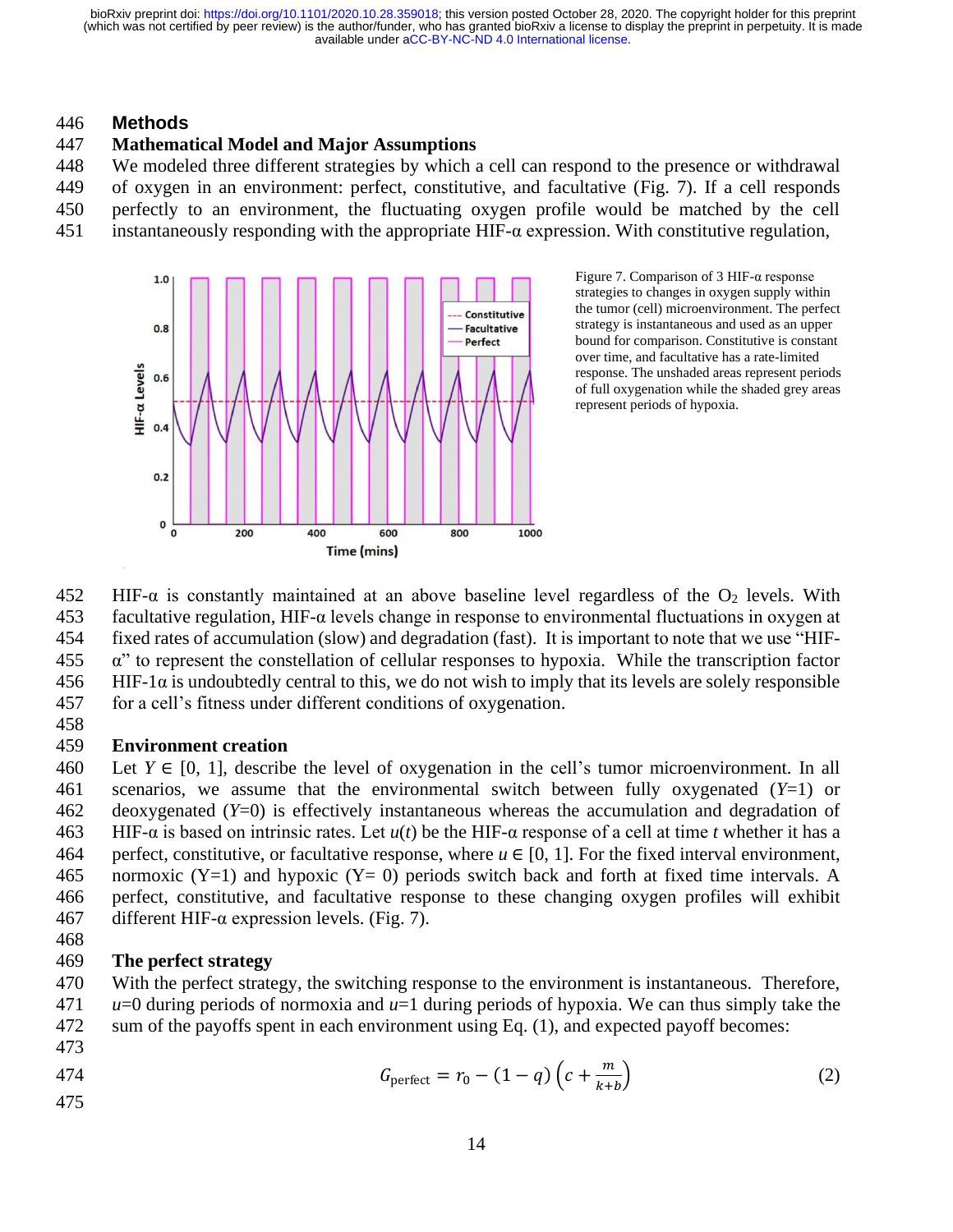476

#### 477 **The constitutive strategy**

478 With the constitutive strategy, HIF- $\alpha$  levels remain constant and do not change in response to the 479 temporal fluctuations in oxygen. When *u* is fixed, the expected payoff for the constitutive HIF-α 480 strategy can be separated into the payoff during normoxia,  $G_N(u) = r \cdot cu$ , and the payoff during 481 hypoxia,  $G_H(u) = r - cu$  -  $m(1-q)/(k+bu)$ , so that the total payoff is:

482

483 
$$
G = qG_N(u) + (1-q)G_H(u) = r - cu - \frac{(1-q)^2m}{k+bu}.
$$
484

485 The optimal value for HIF- $\alpha$  expression depends only on the fraction of time spent in each state, 486 *q*. Therefore, the optimal constitutive strategy value, *u*\*, can be calculated analytically by 487 maximizing expected *G* with respect to *u*. We take the first order necessary condition for this 488 optimum,  $\frac{dG}{du} = 0$ , and solve for u<sup>\*</sup>, resulting in:

489

490 
$$
u^* = \sqrt{\frac{m(1-q)}{bc}} - \frac{k}{b}.
$$
 (3)

491 492

 The constitutive level of HIF-α production declines with its proliferation cost, *c*, the cell's intrinsic tolerance to hypoxia in the absence of HIF-α stabilization, *k*, and the fraction of time spent normoxic, *q*. HIF-α production increases with cell mortality when conditions are hypoxic, *m*. The relationship between optimal HIF-α production and the benefit of HIF-α expression *u* in reducing 497 mortality when conditions are hypoxic,  $b$ , is hump shaped. If HIF- $\alpha$  expression is ineffective (small *b*) then there is no point, and if HIF-α expression is extremely effective (large *b*) then little is needed. The *u*\* can then be substituted into the payoff *G* to determine the maximal payoff available to the constitutive strategy given the micro-environmental and fitness parameters:

501

503

 $G^* = r_0 - \sqrt{1-q} \left( c + \frac{m}{\nu + 1} \right)$  $\left(\frac{m}{k+b}\right)-\frac{ck}{b}$ 502  $G^* = r_0 - \sqrt{1 - q \left(c + \frac{m}{k+b}\right)} - \frac{c\kappa}{b} (\sqrt{1 - q} - 1).$  (4)

### 504 **The facultative strategy**

 Under the facultative strategy, when the environment is depleted of oxygen, we assume that the cell accumulates HIF-α at a finite rate *α0*, and when the environment is fully oxygenated the cell degrades HIF-α at a finite rate *α1* (1). We allow a baseline production of HIF-α (*umin*) even under 508 normal oxygen conditions and assume that the cell targets a maximum accumulation of HIF- $\alpha$  (*umax*) in an oxygen-depleted environment (2). We assume that the changes in expression occur at a rate proportional to the difference between some desired level and the current level, such 511 that:

- 512
- du  $\frac{du}{dt} = \begin{cases} \alpha_0 (u_{max} - u) & \text{if } Y = 0 \\ -\alpha_1 (u - u_{min}) & \text{if } Y = 1 \end{cases}$ 513  $\frac{du}{dt} = \begin{cases} u_0 (u_{max} - u) & \text{if } 1 = 0 \\ -\alpha_1 (u - u_{min}) & \text{if } Y = 1 \end{cases}$  (5)
- 514

 For the facultative strategy, the dynamic *u*(*t*) requires that the expected payoff be calculated as the 516 cumulative payoff over the normoxic and hypoxic periods,  $T_N$  and  $T_H$ , respectively. Because the HIF-α fluctuations become periodic, the total cumulative payoffs can be averaged over a cycle separated into the time spent in normoxia and the time spent in hypoxia: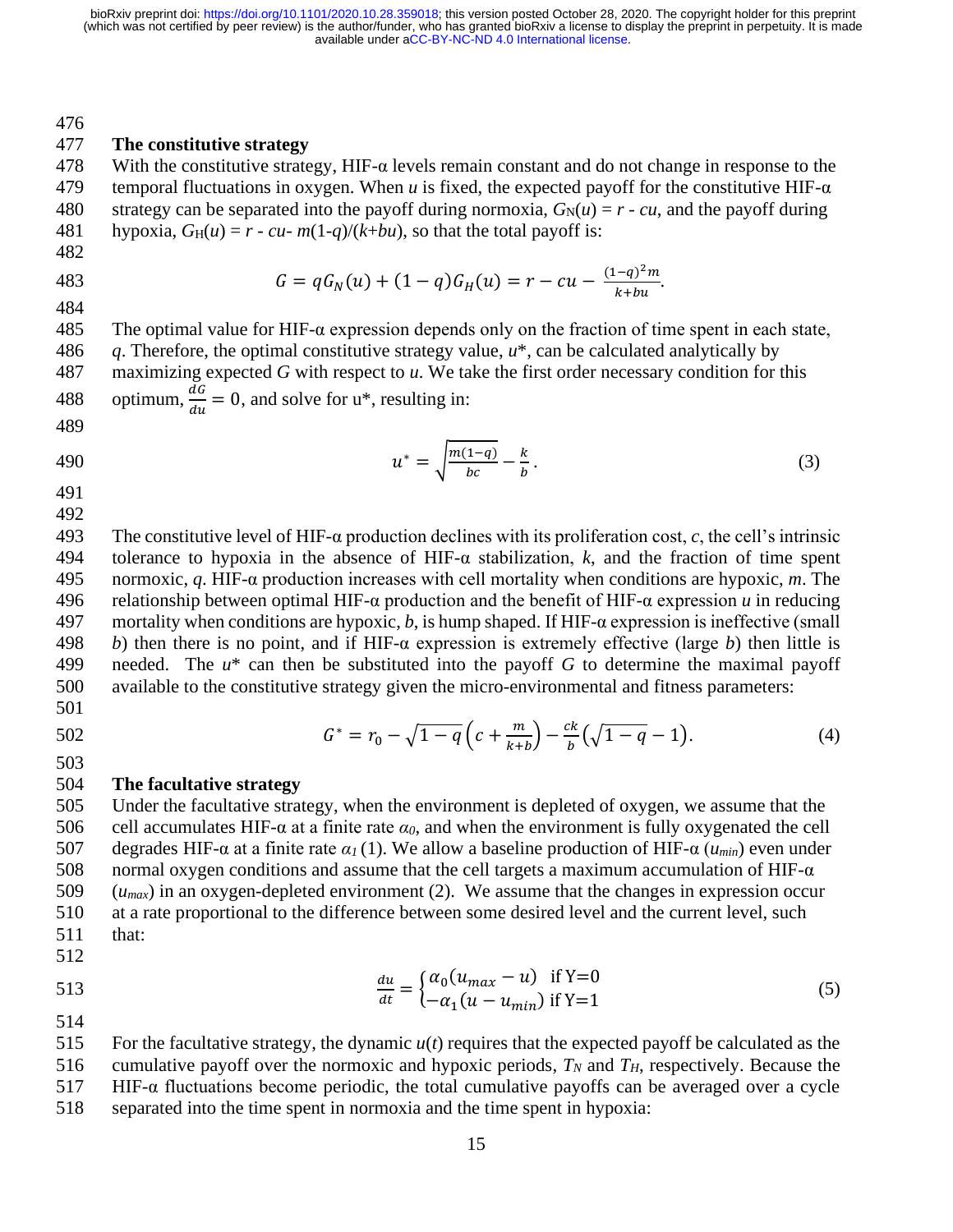519

$$
G = \frac{\int_0^{T_N} G_N(u) + \int_0^{T_H} G_H(u)}{T_N + T_H}
$$

 $520$ 521 The payoff can be analytically solved to:

523 
$$
G = r - \frac{c}{T} (u_{min} T_N + u_{max} T_H) + \frac{c\beta_N \beta_H (u_{max} - u_{min})(\alpha_1 - \alpha_0)}{\alpha_0 \alpha_1 \beta T} + \frac{m}{\alpha_0 (k + bu_{max})T} ln \left| \frac{k\beta + b[u_{min}\beta_N + u_{max}\beta_H e^{-\alpha_1 T_N}]}{k\beta e^{\alpha_0 T_H} + b[u_{min}\beta_N + u_{max}\beta_H e^{\alpha_0 T_H}]} \right|,
$$
(6)

525

522

526 where  $T=T_N+T_H$ ,  $\beta = 1 - e^{-\alpha_0 T_H - \alpha_1 T_N}$ ,  $\beta_N = 1 - e^{-\alpha_1 T_N}$ , and  $\beta_H = 1 - e^{-\alpha_0 T_H}$ . The derivation 527 is provided in the supplemental material.

## 528

529 The payoff for the facultative HIF- $\alpha$  strategy in a stochastic environment is calculated similarly.

530 But, because the HIF- $\alpha$  dynamics cannot settle into a dynamic equilibrium, the payoff is calculated 531 over discretized time intervals and then taken as an average over the entire simulation.

532

## 533 **Finding the optimal u\*min and u\*max for the facultative strategy**

534 Constrained optimization by linear approximation (COBYLA) was used to determine values of 535 *u\*min* and *u\*max* that maximize a cell's payoff. For stochastic environments, a search space was 536 created by linearly separating 250 values between 0 and 1. These values were used to create 537 combinations of  $u_{min}$  and  $u_{max}$  for which  $0 \le u_{min} < u_{max} \le 1$ . After  $u(t)$  was computed for each 538 combination of  $u_{min}$  and  $u_{max}$ , the payoff,  $G(u(t))$ , was calculated as an average of all payoff values 539 at each time point. The combination of *umin* and *umax* that produced the maximum averaged payoff 540 was considered optimal. For a given  $P_{N\to H} = P_{H\to N}$ , we ran 10 replicate runs for 2000 time units. 541 With this number of time units, the estimated values of  $u^*_{min}$  and  $u^*_{max}$  were very similar across 542 replicate runs (standard error of the mean < 0.01).

543

### 544 **Selection coefficient for facultative expression**

 We define the selection coefficient (SC) as the fitness advantage for using a facultative rather than a constitutive strategy. We calculated the SC as the difference between the payoff for facultative expression, *GF*, and the payoff for constitutive expression, *GC*, normalized by the payoff for 548 constitutive expression,  $SC=(G_F-G_C)/G_C$ .

549

### 550 **Cell lines and Culture Conditions**

551 A2780s and TOV112D ovarian cancer cells were obtained through American Type Culture 552 Collection (ATCC). Cells were grown in RPMI supplemented with 10% fetal bovine serum (FBS). 553 For both normoxic and hypoxic treatment environments, all cells were grown in 5%  $CO<sub>2</sub>$  and at

- 554 37°C in a humidified atmosphere.
- 555

### 556 **Stabilization/degradation of HIF**

557 A Biospherix X-Vivo Hypoxia Chamber was used to incubate cells under hypoxic conditions. For

558 hypoxic conditions, cells were incubated at  $0.2\%$  O<sub>2</sub>:94.8% N<sub>2</sub>:5% CO<sub>2</sub>. Reoxygenation was

- 559 performed by transferring flasks or plates containing cells from the hypoxic chamber to an
- 560 incubator under atmospheric conditions at 5% CO2. For time points shorter than 4 hours, media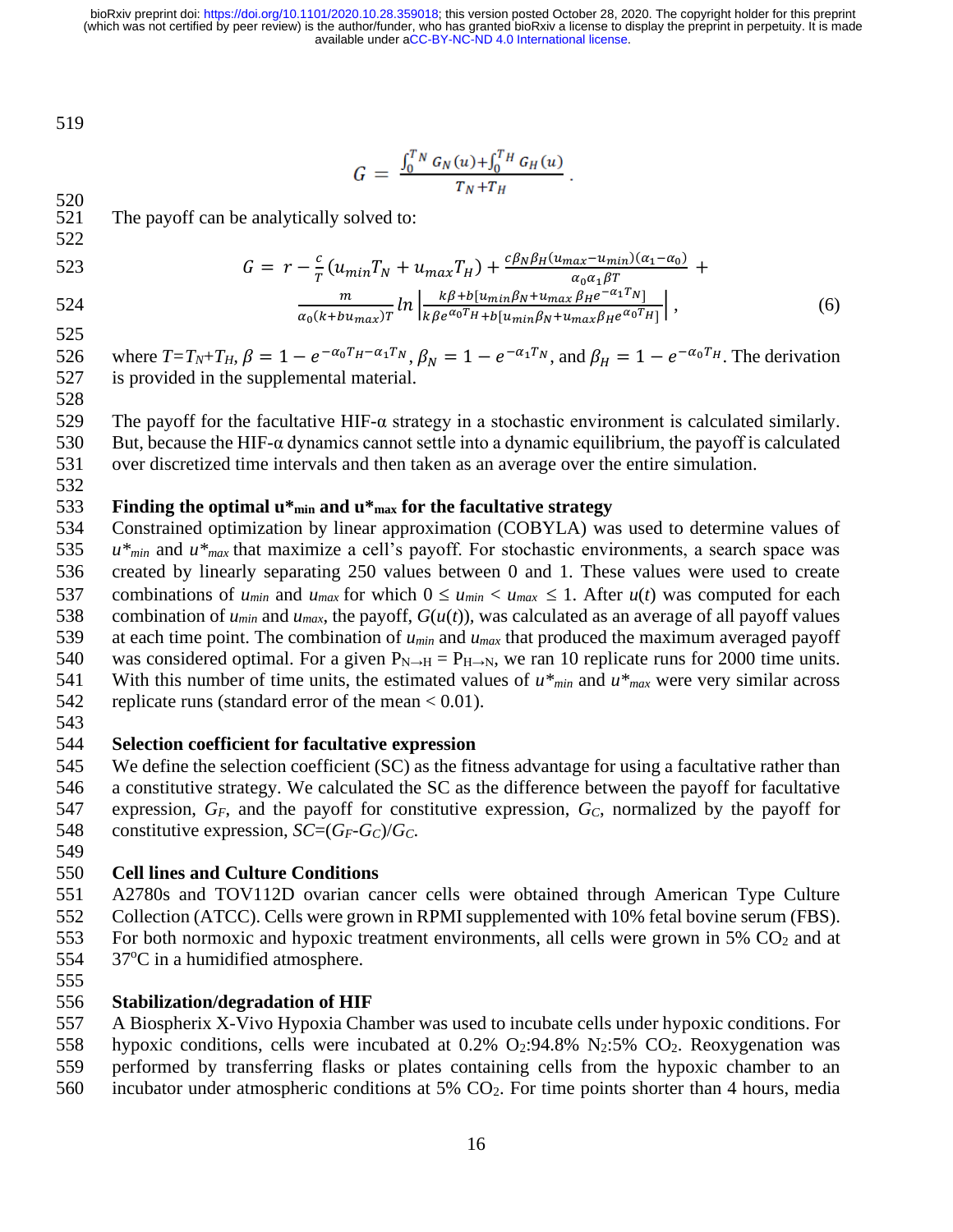pre-equilibrated under hypoxic conditions was used. Then, the hypoxic media was added to the 562 cells inside a hypoxic  $(0.2\% \text{ O}_2)$  working chamber within the Biospherix complex.

## **Western blot analyses**

 Western blots were performed on A2780 and TOV112D ovarian cancer cells to validate the expression of HIF at the protein level at different time points. Cells grown in hypoxic chambers were frozen at the time points mentioned in the results section and harvested all together by lysing 568 in Radioimmunoprecipitation assay buffer (RIPA buffer) containing  $1 \times$  protease inhibitor cocktail (Sigma-Aldrich). For each sample, a 30 μg aliquot was loaded onto pre-cast polyacrylamide-SDS gels from BioRAd that were then transferred onto nitrocellulose. Membranes were incubated with primary antibodies against HIF-1α (#610958, BD Biosciences), Tubulin (#2144, CST) or β-Actin 572 (A5441, Sigma, 1:4000) overnight at  $4^{\circ}$  C, followed by fluorescent-conjugated secondary 573 antibodies (IRDye® 800CW Goat anti-MouseIgG and IRDye® 8680CW Goat anti-rabbit IgG). An Odyssey chemiluminescence-fluorescence system was used for protein detection. Proteins detected ran at the expected molecular weights, as verified using molecular weight standard markers.

## **MRI tumor imaging of hypoxia**

 *In vivo* measurements of oxygenation fluctuations were obtained by Intrinsic Susceptibility 580 Magnetic Resonance Imaging (IS-MRI)<sup>50</sup>. Panc02 mouse pancreatic adenocarcinoma cells were implanted subcutaneously into a C57BL/6 mouse. When the tumor reached a volume of  $\sim$  1500mm<sup>3</sup>, as measured by calipers, the animal underwent MR imaging with a 7T/30cm Bruker Biospec® imaging spectrometer as follows. Mice were anaesthetized using 3% isoflurane and subsequently maintained with 1.5-2% isoflurane mixed with 100% oxygen. Anatomical images were acquired using T2-weighted coronal and axial scans to identify the middle of the tumor and facilitate outlining the tumor. To capture the spatial and temporal dynamics of oxygenation, quantitative T2\* mapping was then performed continuously every 55s for 18 series (Multi- Gradient Echo, TR=270ms, 10xTE=2.5-47.5ms, flip angle 40 degrees, 5 slices, 1mm/1mm slice thickness/gap, 35mm FOV, 128x128 points). A monoexponential function was fitted for each voxel at each time-point (MATLAB 2018b, Mathworks) to reconstruct the local T2\* magnetic resonance time, which is modulated by changes in deoxyhaemoglobin levels in the blood, hence reflecting the fluctuations in blood oxygen level.

## **Acknowledgements**

 This work was supported by NIH/NCI PSOC U54CA193489, "Cancer as a Complex Adaptive System", NIH/NCI P30CA076292, "Moffitt Cancer Center Support Grant", and NIH/NCI U54 Supplement, "The tumor-host evolutionary arms race".

- 
- 

## **Author contributions**

R.J.G., J.S.B., and C.J.W. conceived of and designed the research. M.P., J.A.G. and J.S.B.

 performed the mathematical modeling. M.R.T., M.D. and P.B. conducted the laboratory work. M.P., J.A.G, and C.J.W. wrote the manuscript, and M.P, J.A.G., J.S.B., M.R.T., M.D., R.J.G. and

- C.J.W. revised the manuscript.
- 

## **Additional information**

**Competing interests:** The authors declare no conflicts of interest.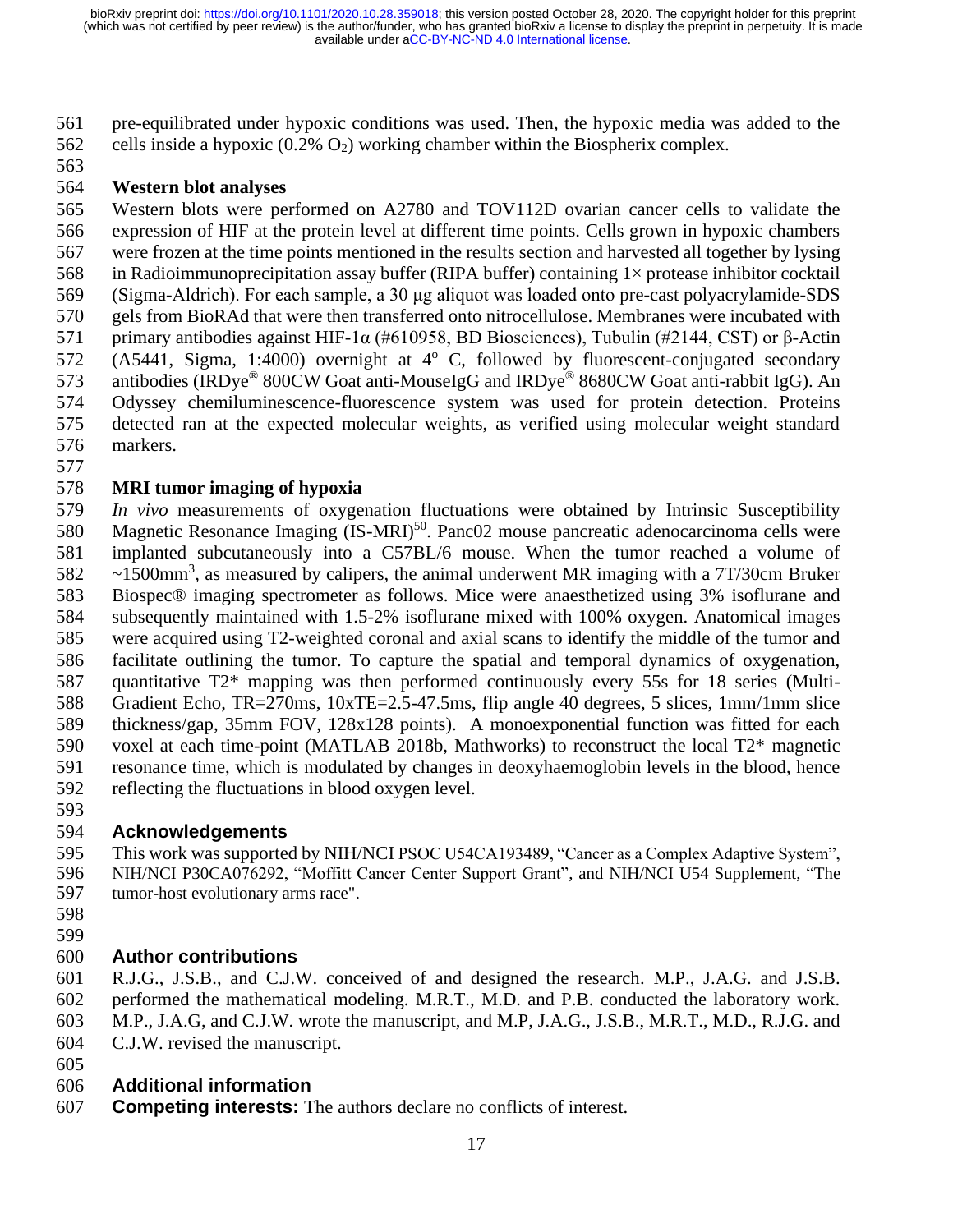| 609<br><b>References</b><br>610<br>Pigliucci M. Phenotypic plasticity: beyond nature and nurture. (The John Hopkins<br>1.<br>611<br>University Press, 2001).<br>612<br>2.<br>Dekel E, Alon U. Optimality and evolutionary tuning of the expression level of a protein.<br>613<br>Nature 436, 588 (2005).<br>López-Maury L, Marguerat S, Bähler J. Tuning gene expression to changing environments:<br>614<br>3.<br>615<br>from rapid responses to evolutionary adaptation. Nat Rev Genetics 9, 583-93 (2008).<br>Stamp N. Out of the quagmire of plant defense hypotheses. Quart Rev Biol 78, 23-55<br>616<br>4.<br>617<br>(2003).<br>618<br>Geisel N. Constitutive versus responsive gene expression strategies for growth in changing<br>5.<br>619<br>environments. PLoS ONE 6, e27033. doi:10.1371/journal.pone.0027033 (2011).<br>Adler FR, Harvell CD. Inducible defenses, phenotypic variability and biotic environments.<br>620<br>6.<br>621<br>Trends Ecol & Evol 5, 407-10 (1990).<br>622<br>Harvell CD. The ecology and evolution of inducible defenses Quart Rev Biol 65, 323-40<br>7.<br>623<br>(1990).<br>624<br>Forsman, A. Rethinking phenotypic plasticity and its consequences for individuals,<br>8.<br>625<br>populations and species. <i>Heredity</i> 115, 276 (2015).<br>626<br>McKeown SR. Defining normoxia, physoxia, and hypoxia in tumours – implications for<br>9.<br>627<br>treatment response. Brit J Radiol 87, 20130676 (2014).<br>628<br>Adamovich Y, Ladeuix B, Sobel J, Manella G, Neufeld-Cohen A, Assadi MH, Golik M,<br>10.<br>629<br>Kuperman Y, Tarasiuk A, Koeners MP, Asher G. Oxygen and carbon dioxide rhythms are<br>630<br>circadian clock controlled and differentially directed by behavioral signals. Cell Metab 29,<br>631<br>1092-103 (2019).<br>632<br>Brown JM, Wilson RW. Exploiting tumour hypoxia in cancer treatment. Nat Rev Cancer<br>11.<br>633<br>4, 437-47 (2004).<br>Dewhirst MW, Cao Y, Moeller B. Cycling hypoxia and free radicals regulate angiogenesis<br>634<br>12.<br>and radiotherapy response. Nat Rev Cancer 8, 425-37 (2008).<br>635<br>636<br>Dewhirst MW. Relationships between cycling hypoxia, HIF-1, angiogenesis and oxidative<br>13.<br>637<br>stress. Radiation Res 172, 653-65 (2009).<br>638<br>Cárdenas-Navia LI, Mace D, Richardson RA, Wilson DF, Shan S, Dewhirst MW. The<br>14.<br>639<br>pervasive presence of fluctuating oxygenation in tumors. Cancer Res 68, 5812-19 (2008).<br>640<br>15.<br>Gillies RJ, Brown JS, Anderson ARA, Gatenby RA. Eco-evolutionary causes and<br>641<br>consequences of temporal changes in intratumoural blood flow. Nat Rev Cancer 18, 576–<br>642<br>85 (2018).<br>643<br>16.<br>Vaupel P, Harrison L. Tumor hypoxia: causative factors, compensatory mechanisms, and<br>cellular response. Oncologist 9, 4-9 (2004). | 608 |  |
|---------------------------------------------------------------------------------------------------------------------------------------------------------------------------------------------------------------------------------------------------------------------------------------------------------------------------------------------------------------------------------------------------------------------------------------------------------------------------------------------------------------------------------------------------------------------------------------------------------------------------------------------------------------------------------------------------------------------------------------------------------------------------------------------------------------------------------------------------------------------------------------------------------------------------------------------------------------------------------------------------------------------------------------------------------------------------------------------------------------------------------------------------------------------------------------------------------------------------------------------------------------------------------------------------------------------------------------------------------------------------------------------------------------------------------------------------------------------------------------------------------------------------------------------------------------------------------------------------------------------------------------------------------------------------------------------------------------------------------------------------------------------------------------------------------------------------------------------------------------------------------------------------------------------------------------------------------------------------------------------------------------------------------------------------------------------------------------------------------------------------------------------------------------------------------------------------------------------------------------------------------------------------------------------------------------------------------------------------------------------------------------------------------------------------------------------------------------------------------------------------------------------------------------------------------------------------------------------------------------------------------------------------------------------------------------------------------------------------------------------------------------------------------------------------------------------------------------------------|-----|--|
|                                                                                                                                                                                                                                                                                                                                                                                                                                                                                                                                                                                                                                                                                                                                                                                                                                                                                                                                                                                                                                                                                                                                                                                                                                                                                                                                                                                                                                                                                                                                                                                                                                                                                                                                                                                                                                                                                                                                                                                                                                                                                                                                                                                                                                                                                                                                                                                                                                                                                                                                                                                                                                                                                                                                                                                                                                                   |     |  |
|                                                                                                                                                                                                                                                                                                                                                                                                                                                                                                                                                                                                                                                                                                                                                                                                                                                                                                                                                                                                                                                                                                                                                                                                                                                                                                                                                                                                                                                                                                                                                                                                                                                                                                                                                                                                                                                                                                                                                                                                                                                                                                                                                                                                                                                                                                                                                                                                                                                                                                                                                                                                                                                                                                                                                                                                                                                   |     |  |
|                                                                                                                                                                                                                                                                                                                                                                                                                                                                                                                                                                                                                                                                                                                                                                                                                                                                                                                                                                                                                                                                                                                                                                                                                                                                                                                                                                                                                                                                                                                                                                                                                                                                                                                                                                                                                                                                                                                                                                                                                                                                                                                                                                                                                                                                                                                                                                                                                                                                                                                                                                                                                                                                                                                                                                                                                                                   |     |  |
|                                                                                                                                                                                                                                                                                                                                                                                                                                                                                                                                                                                                                                                                                                                                                                                                                                                                                                                                                                                                                                                                                                                                                                                                                                                                                                                                                                                                                                                                                                                                                                                                                                                                                                                                                                                                                                                                                                                                                                                                                                                                                                                                                                                                                                                                                                                                                                                                                                                                                                                                                                                                                                                                                                                                                                                                                                                   |     |  |
|                                                                                                                                                                                                                                                                                                                                                                                                                                                                                                                                                                                                                                                                                                                                                                                                                                                                                                                                                                                                                                                                                                                                                                                                                                                                                                                                                                                                                                                                                                                                                                                                                                                                                                                                                                                                                                                                                                                                                                                                                                                                                                                                                                                                                                                                                                                                                                                                                                                                                                                                                                                                                                                                                                                                                                                                                                                   |     |  |
|                                                                                                                                                                                                                                                                                                                                                                                                                                                                                                                                                                                                                                                                                                                                                                                                                                                                                                                                                                                                                                                                                                                                                                                                                                                                                                                                                                                                                                                                                                                                                                                                                                                                                                                                                                                                                                                                                                                                                                                                                                                                                                                                                                                                                                                                                                                                                                                                                                                                                                                                                                                                                                                                                                                                                                                                                                                   |     |  |
|                                                                                                                                                                                                                                                                                                                                                                                                                                                                                                                                                                                                                                                                                                                                                                                                                                                                                                                                                                                                                                                                                                                                                                                                                                                                                                                                                                                                                                                                                                                                                                                                                                                                                                                                                                                                                                                                                                                                                                                                                                                                                                                                                                                                                                                                                                                                                                                                                                                                                                                                                                                                                                                                                                                                                                                                                                                   |     |  |
|                                                                                                                                                                                                                                                                                                                                                                                                                                                                                                                                                                                                                                                                                                                                                                                                                                                                                                                                                                                                                                                                                                                                                                                                                                                                                                                                                                                                                                                                                                                                                                                                                                                                                                                                                                                                                                                                                                                                                                                                                                                                                                                                                                                                                                                                                                                                                                                                                                                                                                                                                                                                                                                                                                                                                                                                                                                   |     |  |
|                                                                                                                                                                                                                                                                                                                                                                                                                                                                                                                                                                                                                                                                                                                                                                                                                                                                                                                                                                                                                                                                                                                                                                                                                                                                                                                                                                                                                                                                                                                                                                                                                                                                                                                                                                                                                                                                                                                                                                                                                                                                                                                                                                                                                                                                                                                                                                                                                                                                                                                                                                                                                                                                                                                                                                                                                                                   |     |  |
|                                                                                                                                                                                                                                                                                                                                                                                                                                                                                                                                                                                                                                                                                                                                                                                                                                                                                                                                                                                                                                                                                                                                                                                                                                                                                                                                                                                                                                                                                                                                                                                                                                                                                                                                                                                                                                                                                                                                                                                                                                                                                                                                                                                                                                                                                                                                                                                                                                                                                                                                                                                                                                                                                                                                                                                                                                                   |     |  |
|                                                                                                                                                                                                                                                                                                                                                                                                                                                                                                                                                                                                                                                                                                                                                                                                                                                                                                                                                                                                                                                                                                                                                                                                                                                                                                                                                                                                                                                                                                                                                                                                                                                                                                                                                                                                                                                                                                                                                                                                                                                                                                                                                                                                                                                                                                                                                                                                                                                                                                                                                                                                                                                                                                                                                                                                                                                   |     |  |
|                                                                                                                                                                                                                                                                                                                                                                                                                                                                                                                                                                                                                                                                                                                                                                                                                                                                                                                                                                                                                                                                                                                                                                                                                                                                                                                                                                                                                                                                                                                                                                                                                                                                                                                                                                                                                                                                                                                                                                                                                                                                                                                                                                                                                                                                                                                                                                                                                                                                                                                                                                                                                                                                                                                                                                                                                                                   |     |  |
|                                                                                                                                                                                                                                                                                                                                                                                                                                                                                                                                                                                                                                                                                                                                                                                                                                                                                                                                                                                                                                                                                                                                                                                                                                                                                                                                                                                                                                                                                                                                                                                                                                                                                                                                                                                                                                                                                                                                                                                                                                                                                                                                                                                                                                                                                                                                                                                                                                                                                                                                                                                                                                                                                                                                                                                                                                                   |     |  |
|                                                                                                                                                                                                                                                                                                                                                                                                                                                                                                                                                                                                                                                                                                                                                                                                                                                                                                                                                                                                                                                                                                                                                                                                                                                                                                                                                                                                                                                                                                                                                                                                                                                                                                                                                                                                                                                                                                                                                                                                                                                                                                                                                                                                                                                                                                                                                                                                                                                                                                                                                                                                                                                                                                                                                                                                                                                   |     |  |
|                                                                                                                                                                                                                                                                                                                                                                                                                                                                                                                                                                                                                                                                                                                                                                                                                                                                                                                                                                                                                                                                                                                                                                                                                                                                                                                                                                                                                                                                                                                                                                                                                                                                                                                                                                                                                                                                                                                                                                                                                                                                                                                                                                                                                                                                                                                                                                                                                                                                                                                                                                                                                                                                                                                                                                                                                                                   |     |  |
|                                                                                                                                                                                                                                                                                                                                                                                                                                                                                                                                                                                                                                                                                                                                                                                                                                                                                                                                                                                                                                                                                                                                                                                                                                                                                                                                                                                                                                                                                                                                                                                                                                                                                                                                                                                                                                                                                                                                                                                                                                                                                                                                                                                                                                                                                                                                                                                                                                                                                                                                                                                                                                                                                                                                                                                                                                                   |     |  |
|                                                                                                                                                                                                                                                                                                                                                                                                                                                                                                                                                                                                                                                                                                                                                                                                                                                                                                                                                                                                                                                                                                                                                                                                                                                                                                                                                                                                                                                                                                                                                                                                                                                                                                                                                                                                                                                                                                                                                                                                                                                                                                                                                                                                                                                                                                                                                                                                                                                                                                                                                                                                                                                                                                                                                                                                                                                   |     |  |
|                                                                                                                                                                                                                                                                                                                                                                                                                                                                                                                                                                                                                                                                                                                                                                                                                                                                                                                                                                                                                                                                                                                                                                                                                                                                                                                                                                                                                                                                                                                                                                                                                                                                                                                                                                                                                                                                                                                                                                                                                                                                                                                                                                                                                                                                                                                                                                                                                                                                                                                                                                                                                                                                                                                                                                                                                                                   |     |  |
|                                                                                                                                                                                                                                                                                                                                                                                                                                                                                                                                                                                                                                                                                                                                                                                                                                                                                                                                                                                                                                                                                                                                                                                                                                                                                                                                                                                                                                                                                                                                                                                                                                                                                                                                                                                                                                                                                                                                                                                                                                                                                                                                                                                                                                                                                                                                                                                                                                                                                                                                                                                                                                                                                                                                                                                                                                                   |     |  |
|                                                                                                                                                                                                                                                                                                                                                                                                                                                                                                                                                                                                                                                                                                                                                                                                                                                                                                                                                                                                                                                                                                                                                                                                                                                                                                                                                                                                                                                                                                                                                                                                                                                                                                                                                                                                                                                                                                                                                                                                                                                                                                                                                                                                                                                                                                                                                                                                                                                                                                                                                                                                                                                                                                                                                                                                                                                   |     |  |
|                                                                                                                                                                                                                                                                                                                                                                                                                                                                                                                                                                                                                                                                                                                                                                                                                                                                                                                                                                                                                                                                                                                                                                                                                                                                                                                                                                                                                                                                                                                                                                                                                                                                                                                                                                                                                                                                                                                                                                                                                                                                                                                                                                                                                                                                                                                                                                                                                                                                                                                                                                                                                                                                                                                                                                                                                                                   |     |  |
|                                                                                                                                                                                                                                                                                                                                                                                                                                                                                                                                                                                                                                                                                                                                                                                                                                                                                                                                                                                                                                                                                                                                                                                                                                                                                                                                                                                                                                                                                                                                                                                                                                                                                                                                                                                                                                                                                                                                                                                                                                                                                                                                                                                                                                                                                                                                                                                                                                                                                                                                                                                                                                                                                                                                                                                                                                                   |     |  |
|                                                                                                                                                                                                                                                                                                                                                                                                                                                                                                                                                                                                                                                                                                                                                                                                                                                                                                                                                                                                                                                                                                                                                                                                                                                                                                                                                                                                                                                                                                                                                                                                                                                                                                                                                                                                                                                                                                                                                                                                                                                                                                                                                                                                                                                                                                                                                                                                                                                                                                                                                                                                                                                                                                                                                                                                                                                   |     |  |
|                                                                                                                                                                                                                                                                                                                                                                                                                                                                                                                                                                                                                                                                                                                                                                                                                                                                                                                                                                                                                                                                                                                                                                                                                                                                                                                                                                                                                                                                                                                                                                                                                                                                                                                                                                                                                                                                                                                                                                                                                                                                                                                                                                                                                                                                                                                                                                                                                                                                                                                                                                                                                                                                                                                                                                                                                                                   |     |  |
|                                                                                                                                                                                                                                                                                                                                                                                                                                                                                                                                                                                                                                                                                                                                                                                                                                                                                                                                                                                                                                                                                                                                                                                                                                                                                                                                                                                                                                                                                                                                                                                                                                                                                                                                                                                                                                                                                                                                                                                                                                                                                                                                                                                                                                                                                                                                                                                                                                                                                                                                                                                                                                                                                                                                                                                                                                                   |     |  |
|                                                                                                                                                                                                                                                                                                                                                                                                                                                                                                                                                                                                                                                                                                                                                                                                                                                                                                                                                                                                                                                                                                                                                                                                                                                                                                                                                                                                                                                                                                                                                                                                                                                                                                                                                                                                                                                                                                                                                                                                                                                                                                                                                                                                                                                                                                                                                                                                                                                                                                                                                                                                                                                                                                                                                                                                                                                   |     |  |
|                                                                                                                                                                                                                                                                                                                                                                                                                                                                                                                                                                                                                                                                                                                                                                                                                                                                                                                                                                                                                                                                                                                                                                                                                                                                                                                                                                                                                                                                                                                                                                                                                                                                                                                                                                                                                                                                                                                                                                                                                                                                                                                                                                                                                                                                                                                                                                                                                                                                                                                                                                                                                                                                                                                                                                                                                                                   |     |  |
|                                                                                                                                                                                                                                                                                                                                                                                                                                                                                                                                                                                                                                                                                                                                                                                                                                                                                                                                                                                                                                                                                                                                                                                                                                                                                                                                                                                                                                                                                                                                                                                                                                                                                                                                                                                                                                                                                                                                                                                                                                                                                                                                                                                                                                                                                                                                                                                                                                                                                                                                                                                                                                                                                                                                                                                                                                                   |     |  |
|                                                                                                                                                                                                                                                                                                                                                                                                                                                                                                                                                                                                                                                                                                                                                                                                                                                                                                                                                                                                                                                                                                                                                                                                                                                                                                                                                                                                                                                                                                                                                                                                                                                                                                                                                                                                                                                                                                                                                                                                                                                                                                                                                                                                                                                                                                                                                                                                                                                                                                                                                                                                                                                                                                                                                                                                                                                   |     |  |
|                                                                                                                                                                                                                                                                                                                                                                                                                                                                                                                                                                                                                                                                                                                                                                                                                                                                                                                                                                                                                                                                                                                                                                                                                                                                                                                                                                                                                                                                                                                                                                                                                                                                                                                                                                                                                                                                                                                                                                                                                                                                                                                                                                                                                                                                                                                                                                                                                                                                                                                                                                                                                                                                                                                                                                                                                                                   |     |  |
|                                                                                                                                                                                                                                                                                                                                                                                                                                                                                                                                                                                                                                                                                                                                                                                                                                                                                                                                                                                                                                                                                                                                                                                                                                                                                                                                                                                                                                                                                                                                                                                                                                                                                                                                                                                                                                                                                                                                                                                                                                                                                                                                                                                                                                                                                                                                                                                                                                                                                                                                                                                                                                                                                                                                                                                                                                                   |     |  |
|                                                                                                                                                                                                                                                                                                                                                                                                                                                                                                                                                                                                                                                                                                                                                                                                                                                                                                                                                                                                                                                                                                                                                                                                                                                                                                                                                                                                                                                                                                                                                                                                                                                                                                                                                                                                                                                                                                                                                                                                                                                                                                                                                                                                                                                                                                                                                                                                                                                                                                                                                                                                                                                                                                                                                                                                                                                   |     |  |
|                                                                                                                                                                                                                                                                                                                                                                                                                                                                                                                                                                                                                                                                                                                                                                                                                                                                                                                                                                                                                                                                                                                                                                                                                                                                                                                                                                                                                                                                                                                                                                                                                                                                                                                                                                                                                                                                                                                                                                                                                                                                                                                                                                                                                                                                                                                                                                                                                                                                                                                                                                                                                                                                                                                                                                                                                                                   |     |  |
|                                                                                                                                                                                                                                                                                                                                                                                                                                                                                                                                                                                                                                                                                                                                                                                                                                                                                                                                                                                                                                                                                                                                                                                                                                                                                                                                                                                                                                                                                                                                                                                                                                                                                                                                                                                                                                                                                                                                                                                                                                                                                                                                                                                                                                                                                                                                                                                                                                                                                                                                                                                                                                                                                                                                                                                                                                                   |     |  |
|                                                                                                                                                                                                                                                                                                                                                                                                                                                                                                                                                                                                                                                                                                                                                                                                                                                                                                                                                                                                                                                                                                                                                                                                                                                                                                                                                                                                                                                                                                                                                                                                                                                                                                                                                                                                                                                                                                                                                                                                                                                                                                                                                                                                                                                                                                                                                                                                                                                                                                                                                                                                                                                                                                                                                                                                                                                   |     |  |
|                                                                                                                                                                                                                                                                                                                                                                                                                                                                                                                                                                                                                                                                                                                                                                                                                                                                                                                                                                                                                                                                                                                                                                                                                                                                                                                                                                                                                                                                                                                                                                                                                                                                                                                                                                                                                                                                                                                                                                                                                                                                                                                                                                                                                                                                                                                                                                                                                                                                                                                                                                                                                                                                                                                                                                                                                                                   | 644 |  |
| 645<br>Kaelin Jr. WG, Ratcliffe, PJ. Oxygen sensing by metazoans: the central role of the HIF<br>17.                                                                                                                                                                                                                                                                                                                                                                                                                                                                                                                                                                                                                                                                                                                                                                                                                                                                                                                                                                                                                                                                                                                                                                                                                                                                                                                                                                                                                                                                                                                                                                                                                                                                                                                                                                                                                                                                                                                                                                                                                                                                                                                                                                                                                                                                                                                                                                                                                                                                                                                                                                                                                                                                                                                                              |     |  |
| 646<br>hydroxylase pathway. Mol Cell 30, 393-402 (2008).                                                                                                                                                                                                                                                                                                                                                                                                                                                                                                                                                                                                                                                                                                                                                                                                                                                                                                                                                                                                                                                                                                                                                                                                                                                                                                                                                                                                                                                                                                                                                                                                                                                                                                                                                                                                                                                                                                                                                                                                                                                                                                                                                                                                                                                                                                                                                                                                                                                                                                                                                                                                                                                                                                                                                                                          |     |  |
| 647<br>Majmundar AJ, Wong WJ, Simon MC. Hypoxia-inducible factors and the response to<br>18.                                                                                                                                                                                                                                                                                                                                                                                                                                                                                                                                                                                                                                                                                                                                                                                                                                                                                                                                                                                                                                                                                                                                                                                                                                                                                                                                                                                                                                                                                                                                                                                                                                                                                                                                                                                                                                                                                                                                                                                                                                                                                                                                                                                                                                                                                                                                                                                                                                                                                                                                                                                                                                                                                                                                                      |     |  |
| 648<br>hypoxic stress. <i>Mol Cell</i> 40, 294-309 (2010).                                                                                                                                                                                                                                                                                                                                                                                                                                                                                                                                                                                                                                                                                                                                                                                                                                                                                                                                                                                                                                                                                                                                                                                                                                                                                                                                                                                                                                                                                                                                                                                                                                                                                                                                                                                                                                                                                                                                                                                                                                                                                                                                                                                                                                                                                                                                                                                                                                                                                                                                                                                                                                                                                                                                                                                        |     |  |
| 649<br>19.<br>Samanta D, Semenza GL. Metabolic adaptation of cancer and immune cells mediated by                                                                                                                                                                                                                                                                                                                                                                                                                                                                                                                                                                                                                                                                                                                                                                                                                                                                                                                                                                                                                                                                                                                                                                                                                                                                                                                                                                                                                                                                                                                                                                                                                                                                                                                                                                                                                                                                                                                                                                                                                                                                                                                                                                                                                                                                                                                                                                                                                                                                                                                                                                                                                                                                                                                                                  |     |  |
| 650<br>hypoxia-inducible factors. BBA-Reviews on Cancer 1870, 15-22 (2018).                                                                                                                                                                                                                                                                                                                                                                                                                                                                                                                                                                                                                                                                                                                                                                                                                                                                                                                                                                                                                                                                                                                                                                                                                                                                                                                                                                                                                                                                                                                                                                                                                                                                                                                                                                                                                                                                                                                                                                                                                                                                                                                                                                                                                                                                                                                                                                                                                                                                                                                                                                                                                                                                                                                                                                       |     |  |
| Saxena K, Jolly MK. Acute vs. Chronic vs. Cyclic Hypoxia: Their differential dynamics,<br>651<br>20.                                                                                                                                                                                                                                                                                                                                                                                                                                                                                                                                                                                                                                                                                                                                                                                                                                                                                                                                                                                                                                                                                                                                                                                                                                                                                                                                                                                                                                                                                                                                                                                                                                                                                                                                                                                                                                                                                                                                                                                                                                                                                                                                                                                                                                                                                                                                                                                                                                                                                                                                                                                                                                                                                                                                              |     |  |
| 652<br>molecular mechanisms, and effects on tumor progression. <i>Biomolecules</i> 9, 339 (2019).                                                                                                                                                                                                                                                                                                                                                                                                                                                                                                                                                                                                                                                                                                                                                                                                                                                                                                                                                                                                                                                                                                                                                                                                                                                                                                                                                                                                                                                                                                                                                                                                                                                                                                                                                                                                                                                                                                                                                                                                                                                                                                                                                                                                                                                                                                                                                                                                                                                                                                                                                                                                                                                                                                                                                 |     |  |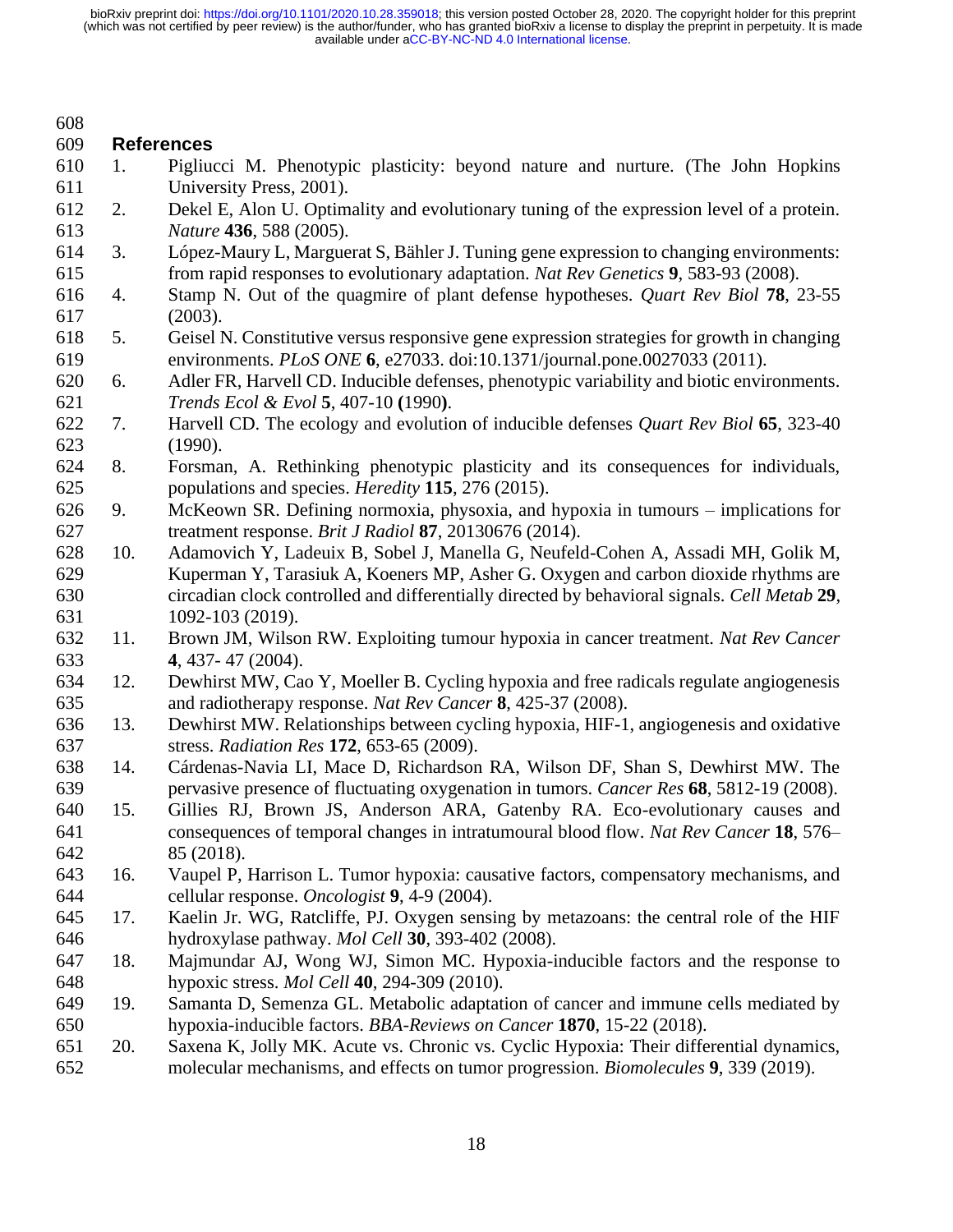- 21. Goda N, Ryan HE, Khadivi B, McNulty W, Rickert RC, Johnson RS. Hypoxia-inducible factor 1α is essential for cell cycle arrest during hypoxia. *Mol Cell Biol* **23**, 359-69 (2003).
- 22. Liu L, Cash TP, Jones RG, Keith B, Thompson CB, Simon MC. Hypoxia-induced energy stress regulates mRNA translation and cell growth. *Mol Cell* **21**;521-31 (2006).
- 23. Hickey MM, Simon MC. Regulation of angiogenesis by hypoxia and hypoxia inducible factors. *Curr Topics Devel Biol* **76**, 217-57 (2006).
- 24. Tan CC, Ratcliffe PJ. Effect of inhibitors of oxidative phosphorylation on erythropoietin mRNA in isolated perfused rat kidneys. *Amer J Phys-Renal Phys* **261**, F982-F987 (1991).
- 25. Gleadle JM, Ratcliffe PJ. Induction of Hypoxia-Inducible Factor-1, Erythropoietin, Vascular Endothelial Growth Factor, and Glucose Transporter-1 by Hypoxia: Evidence Against a Regulatory Role for Src Kinase. *Blood* **89**, 503-09 (1997).
- 26. Semenza GL. Involvement of oxygen-sensing pathways in physiologic and pathologic erythropoiesis. *Blood* **114**, 2015-19 (2009).
- 27. Russell S, Gatenby RA, Gillies RJ, Ibrahim-Hashim A. Pseudohypoxia: Life at the Edge. in Ecology and Evolution of Cancer, (eds. Ujvari, B, Roche, B., Thomas, F.) 57-68 (Academic Press, 2017).
- 28. Kim JW, Dang CV. Cancer's molecular sweet tooth and the Warburg effect. *Cancer Res* **66**, 8927-30 (2006).
- 29. Liberti MV, Locasale JW. The Warburg effect: how does it benefit cancer cells? *Trends Biochem Sci* **41**;211-18 (2016).
- 30. Pastorekova S, Gillies RJ. The role of carbonic anhydrase IX in cancer development: links to hypoxia, acidosis, and beyond. *Cancer Metas Rev* **38,** 65-77 (2019).
- 31. Lee S.H, McIntyre D, Honess D, Hulikova A, Pacheco-Torres J, Cerdán S, Swietach P, Harris AL, Griffiths JR. Carbonic anhydrase IX is a pH-stat that sets an acidic tumour extracellular pH in vivo. *British J Cancer* **119**, 622-30 (2018).
- 32. Rhoades DF. Evolution of plant chemical defense against herbivores, in Herbivores: Their interaction with secondary plant metabolites, (eds. Rosenthal, GA, Janzen, DH) 3-54 (Academic Press, 1979).
- 33. Pagé EL, Robitaille GA, Pouysségur J, Richard DE. Induction of hypoxia-inducible factor-1α by transcriptional and translational mechanisms. *J Biol Chem* **277**, 48403-09 (2002).
- 34. Marxsen JH, Stengel P, Doege K, Heikkinen P, Jokilehto T, Wagner T, Jelkmann W, Jaakkola P, Metzen E. Hypoxia-inducible factor-1 (HIF-1) promotes its degradation by induction of HIF-α-prolyl-4-hydroxylases. *Biochem Journal* **381**, 761-67 (2004).
- 35. Foley R, Marignol L, Thomas AZ, Cullen IM, Perry AS, Tewari P, O'Grady A, Kay E, Dunne B, Loftus B, Watson RW. The HIF-1α C1772T polymorphism may be associated with susceptibility to clinically localized prostate cancer but not with elevated expression of hypoxic biomarkers. *Cancer Biol & Therapy* **8**, 118-24 (2009).
- 36. Graham AM, Barreto FS. Loss of the HIF pathway in a widely distributed intertidal crustacean, the copepod *Tigriopus californicus*. *Proc. Natl Acad. Sci. USA* **116**, 12913-18 (2019).
- 37. Mills DB, Francis WR, Vargas S, Larsen M, Elemans CP, Canfield DE, Wörheide G. The last common ancestor of animals lacked the HIF pathway and respired in low-oxygen environments. *Elife* **7**, e31176 (2018).
- 38. Graham AM, Presnell JS. Hypoxia Inducible Factor (HIF) transcription factor family expansion, diversification, divergence and selection in eukaryotes. *PLoS ONE* **12**, e0179545.<https://doi.org/10.1371/journal.pone.0179545> (2017).